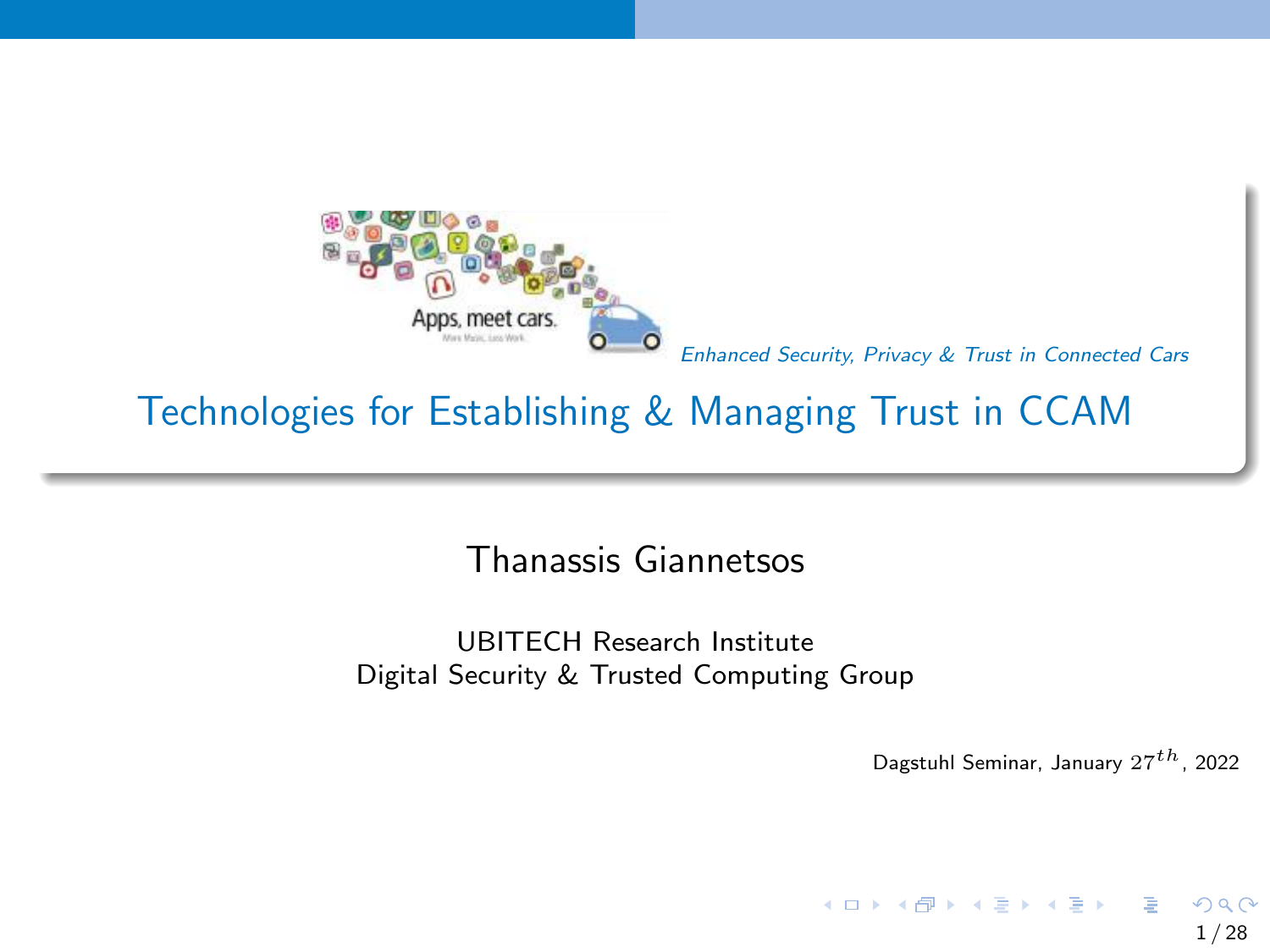### <span id="page-1-0"></span>Key Messages as we are moving forward

- **IMPORTANCE OF Trust in the data sharing economy**
- **•** Data sharing between Autonomous Vehicles
	- $\Rightarrow$  Which is considered personal data or that can impede different privacy aspects of the users?
	- $\Rightarrow$  AVs have sensors and collect massive amounts of data
	- $\Rightarrow$  Such data constitute the corner-stone for most of the safety-critical applications; e.g., collision avoidance
- **Trust through Connected Car Technology** 
	- $\Rightarrow$  Don't forget the additional entities of the backend (e.g., MEC, 5G)
	- $\Rightarrow$  Trust to the EDGE Do I trust the EDGE device to calculate on my behalf?
	- $\Rightarrow$  Trust to the NETWORK Do I trust the input given by other platforms? Compromise or malfunction
- **•** Tension between trust-building and privacy protection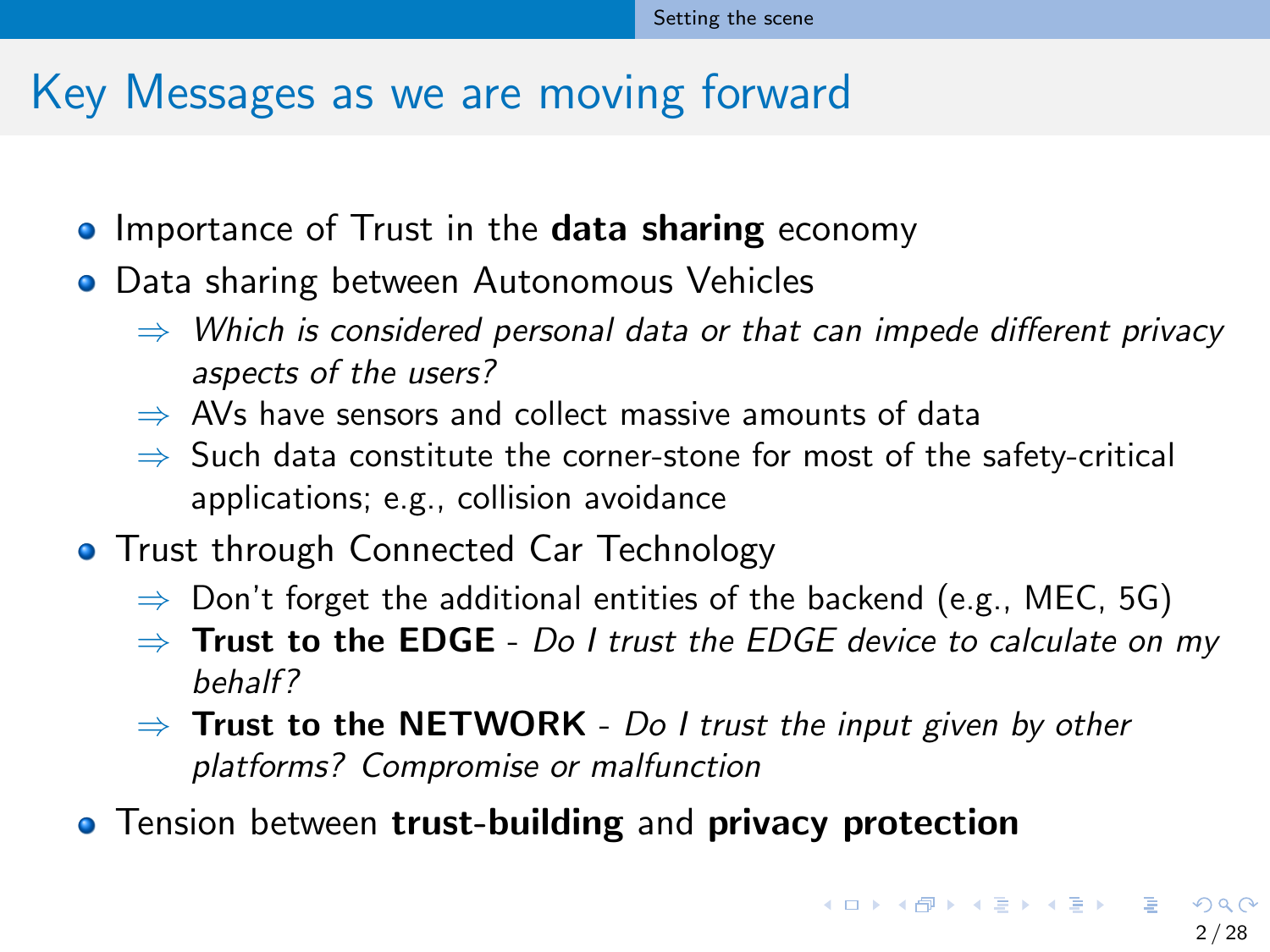### Principles of Evolving Complex Ecosystems



#### BUT IoT is really about the "DATA" and closing the loop:

#### $\Rightarrow$  Users are the focal point of the sensing infrastructure

- $\star$  "Data lives forever..." When does this become user personal data?
- $\Rightarrow$  Security & Privacy are needed to protect the loop!
	- $\star$  S&P requirements for core IoT end points Mobile devices, Vehicles and Sensors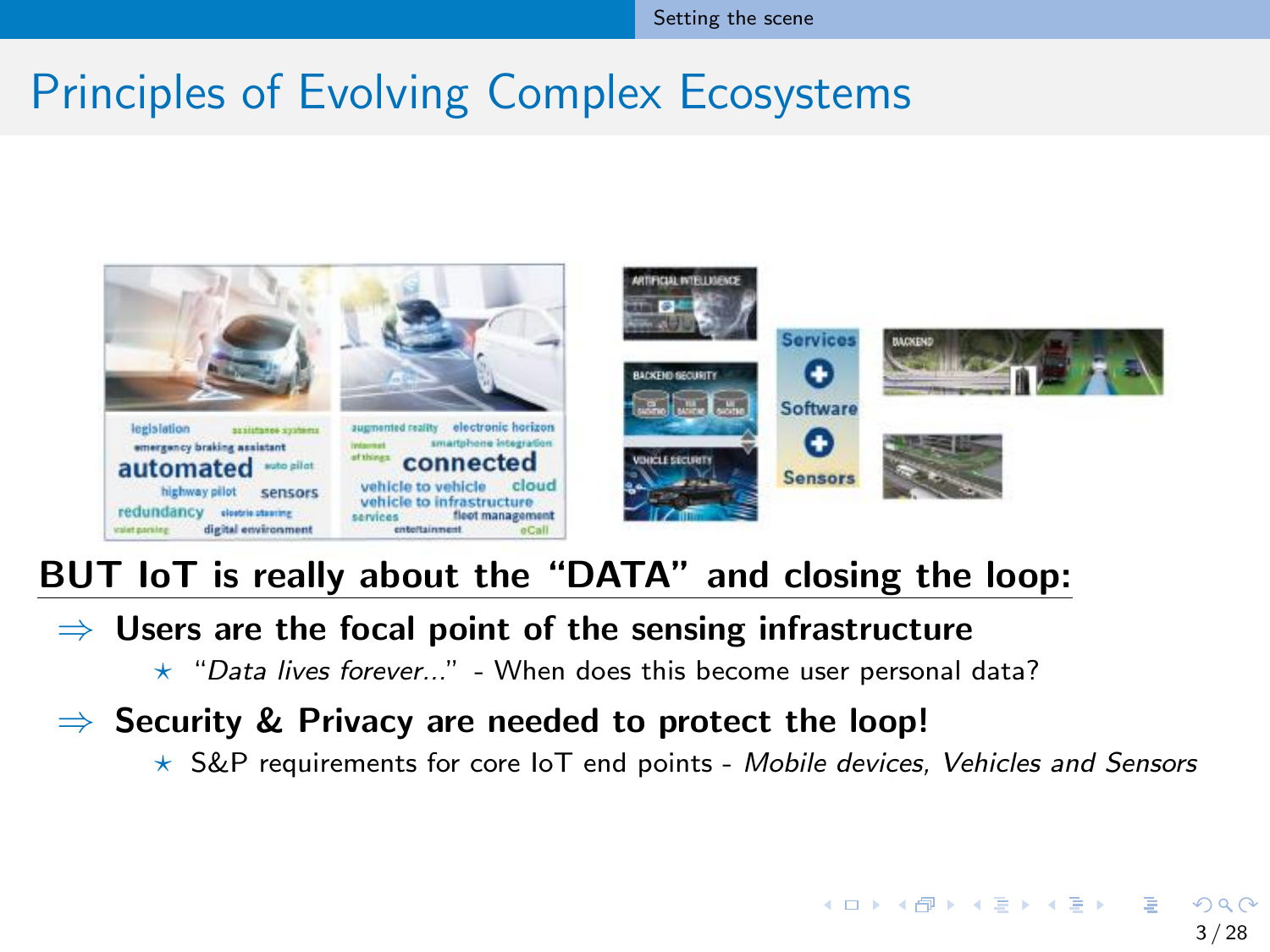### <span id="page-3-0"></span>Software eats the world, and what's left is data



- $\Rightarrow$  Telemetry data which can be used for maintenance
- $\Rightarrow$  Data transmitted by connected components need to be authenticated
- Data protection is essential
- $\Rightarrow$  Safeguards code updates against tampering
- $\Rightarrow$  Ensure that firmware and software code comply with internal policies
- $\Rightarrow$  Over-the-air reprogramming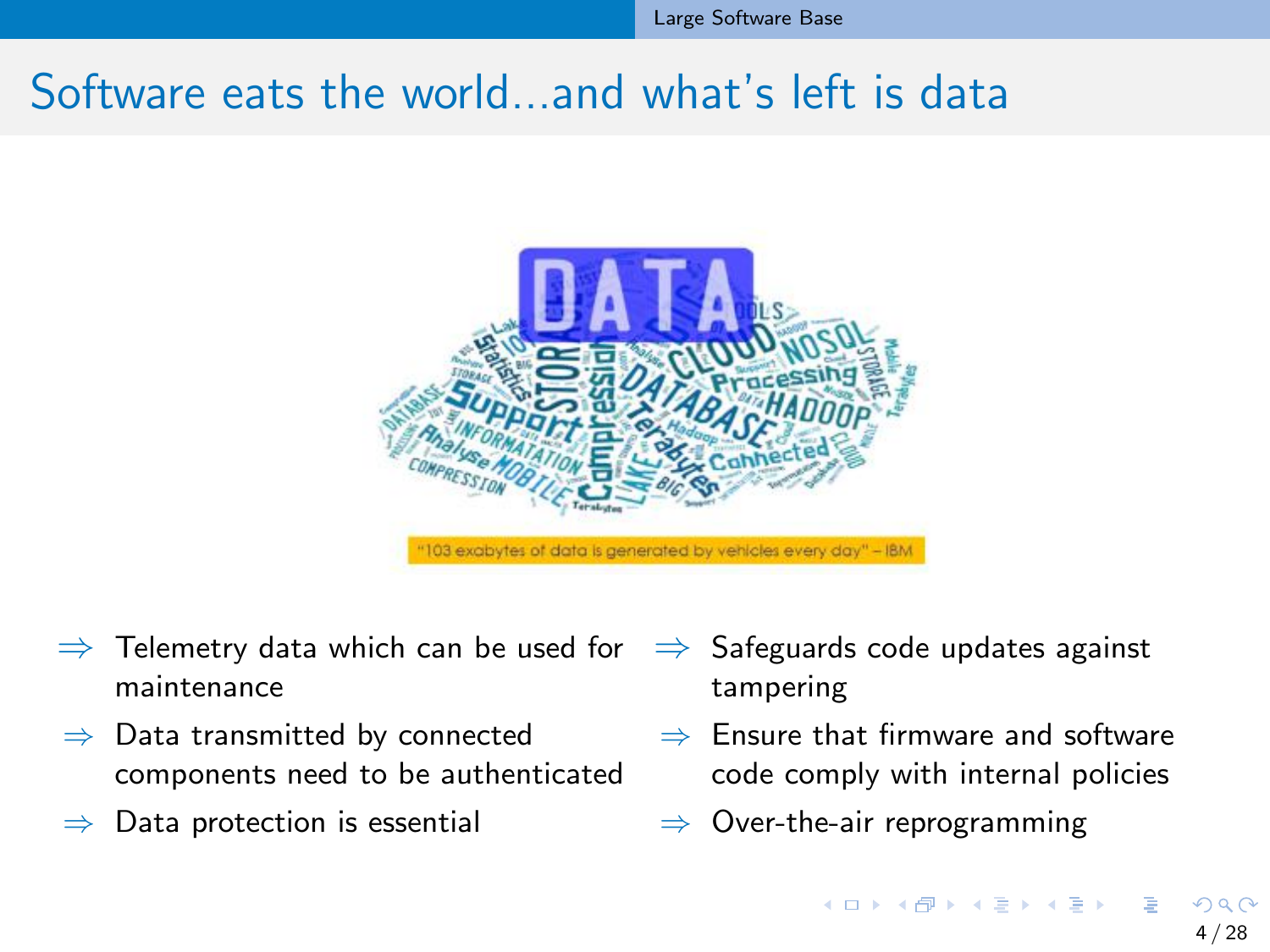## Digital Trust Requirements

Orchestrating resources to form a "secure computing continuum"



目

Quality

イロト イ団 トイミト イミト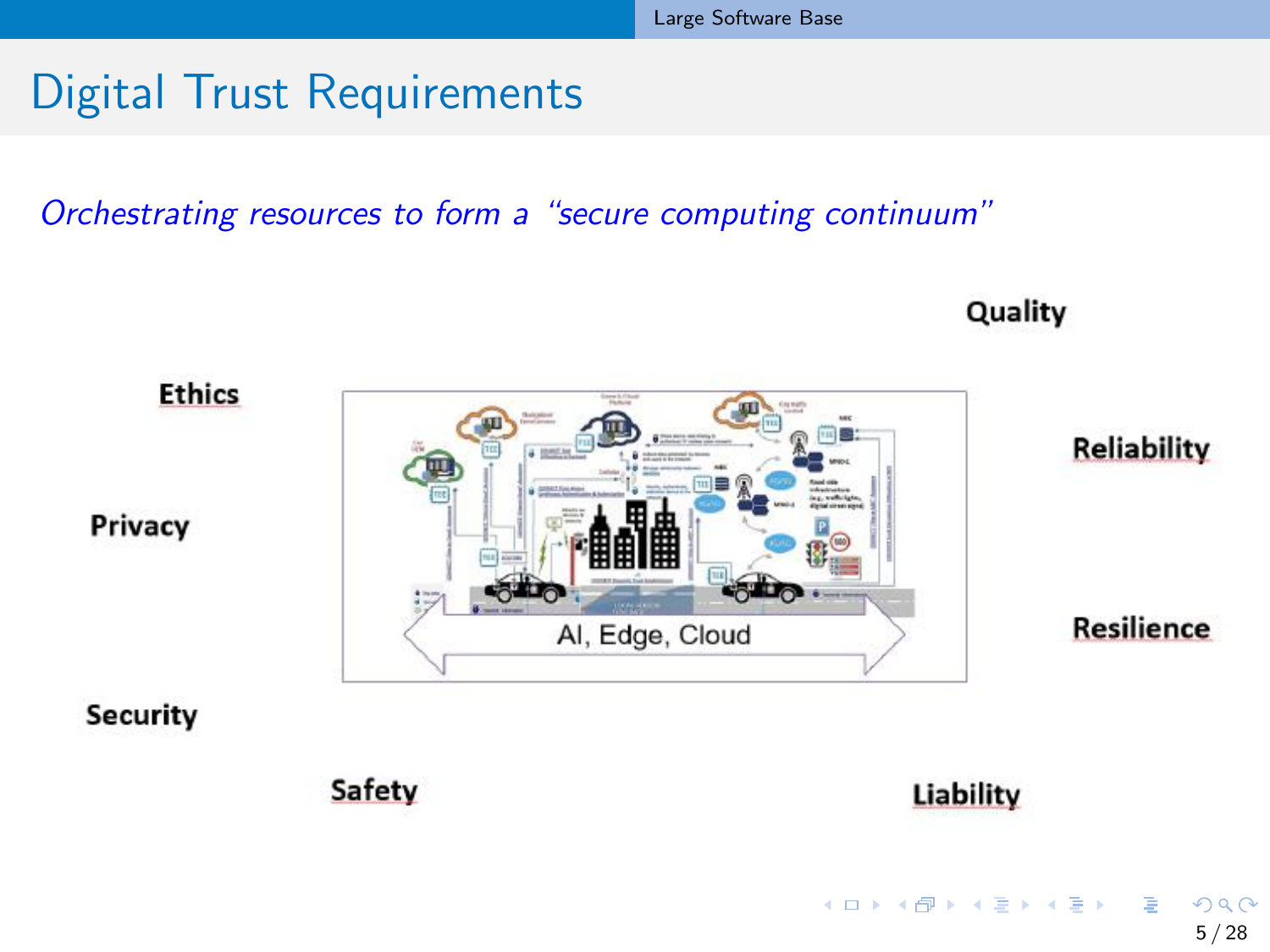### <span id="page-5-0"></span>Conceptual Model of Trustworthiness

#### Putting all trust requirements together. . . (JTC 1 - SC41)



 $QQ$ 6 / 28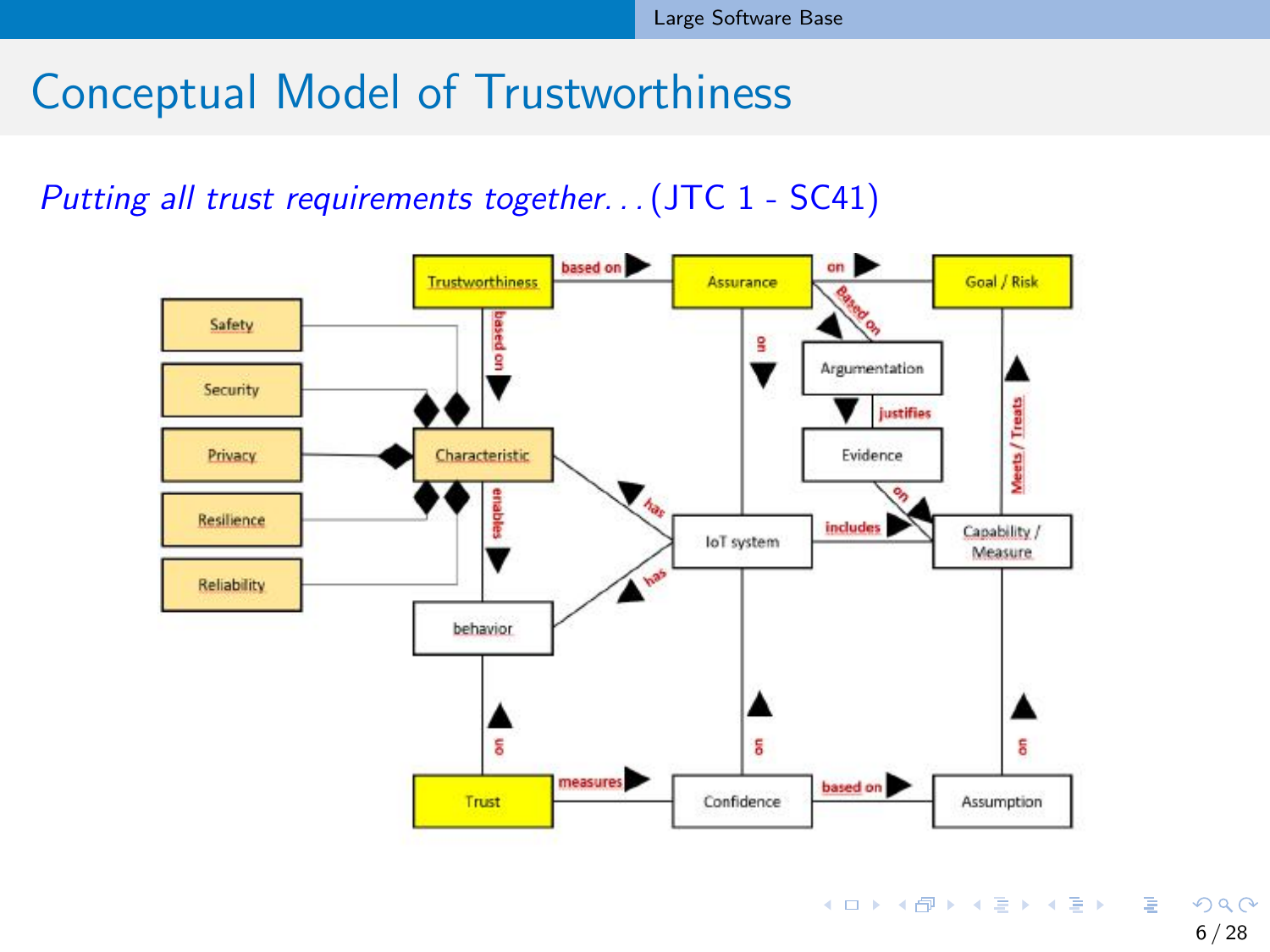## <span id="page-6-0"></span>Security & Privacy Challenges

Contradictory positions between vehicles and infrastructure entities. . .



Image source: "Trustworthy People-Centric Sensing: Privacy, Security and User Incentives Road-Map"

- **Protect the Vehicles from the** System (i.e., user privacy)
	- $\Rightarrow$  Anonymity (conditional)
	- ⇒ Pseudonymity
	- ⇒ Unlinkability
	- ⇒ Unobservability
- Protect the System from the Vehicles (i.e., trustworthiness)
	- $\Rightarrow$  Authentication  $\&$ Authorization
	- $\Rightarrow$  Accountability
	- Data Trustworthiness linked with device integrity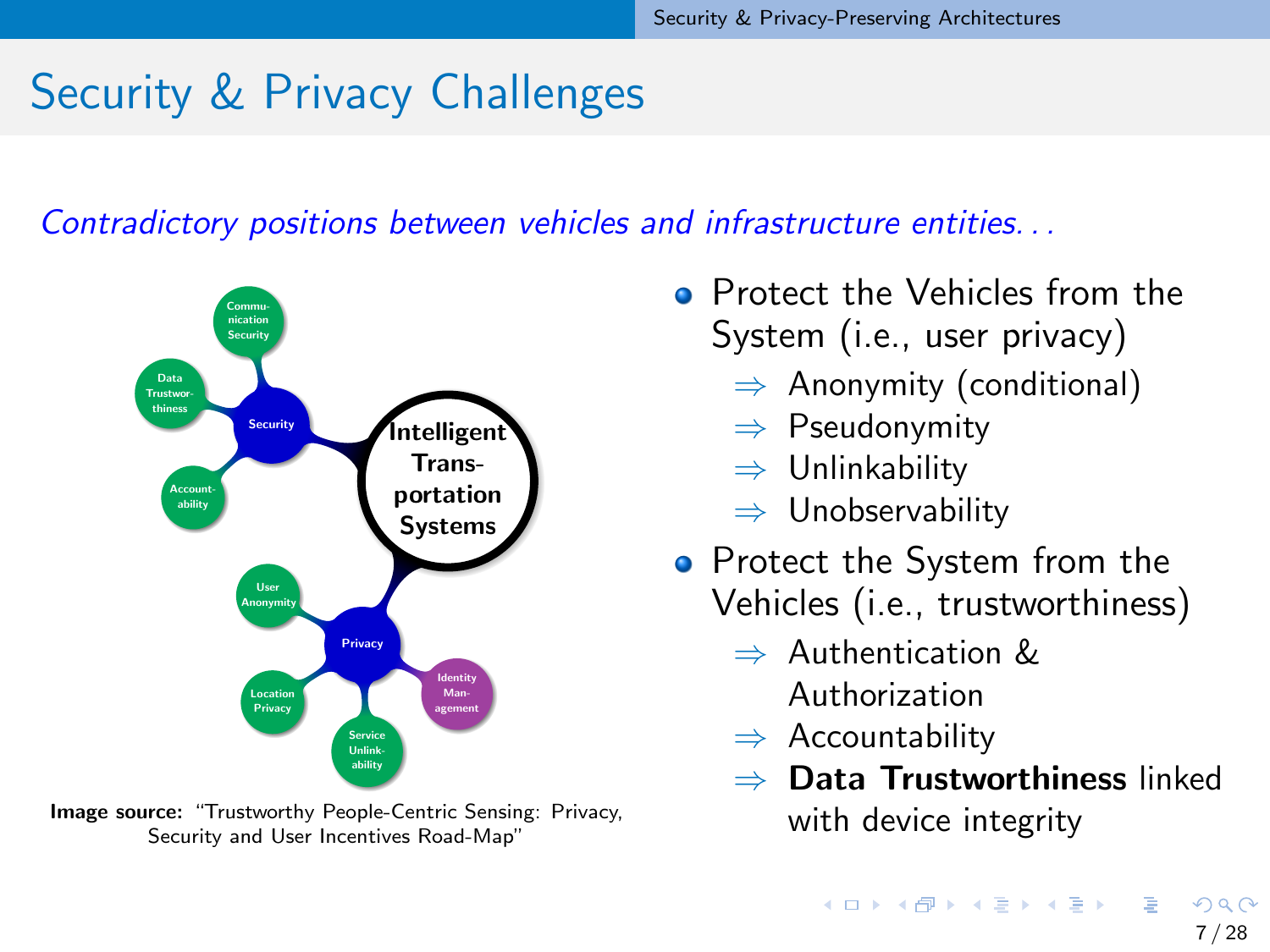### Conceptual Model of Trustworthiness

• The impact of **Interoperability** 

#### **o** Distributed

- ⇒ An Automotive System seen as inherently and increasingly a federated safety critical system which is not owned by a single entity
- $\Rightarrow$  Communication with multiple entities - beyond vehicles in vicinity BUT also backed infrastructure



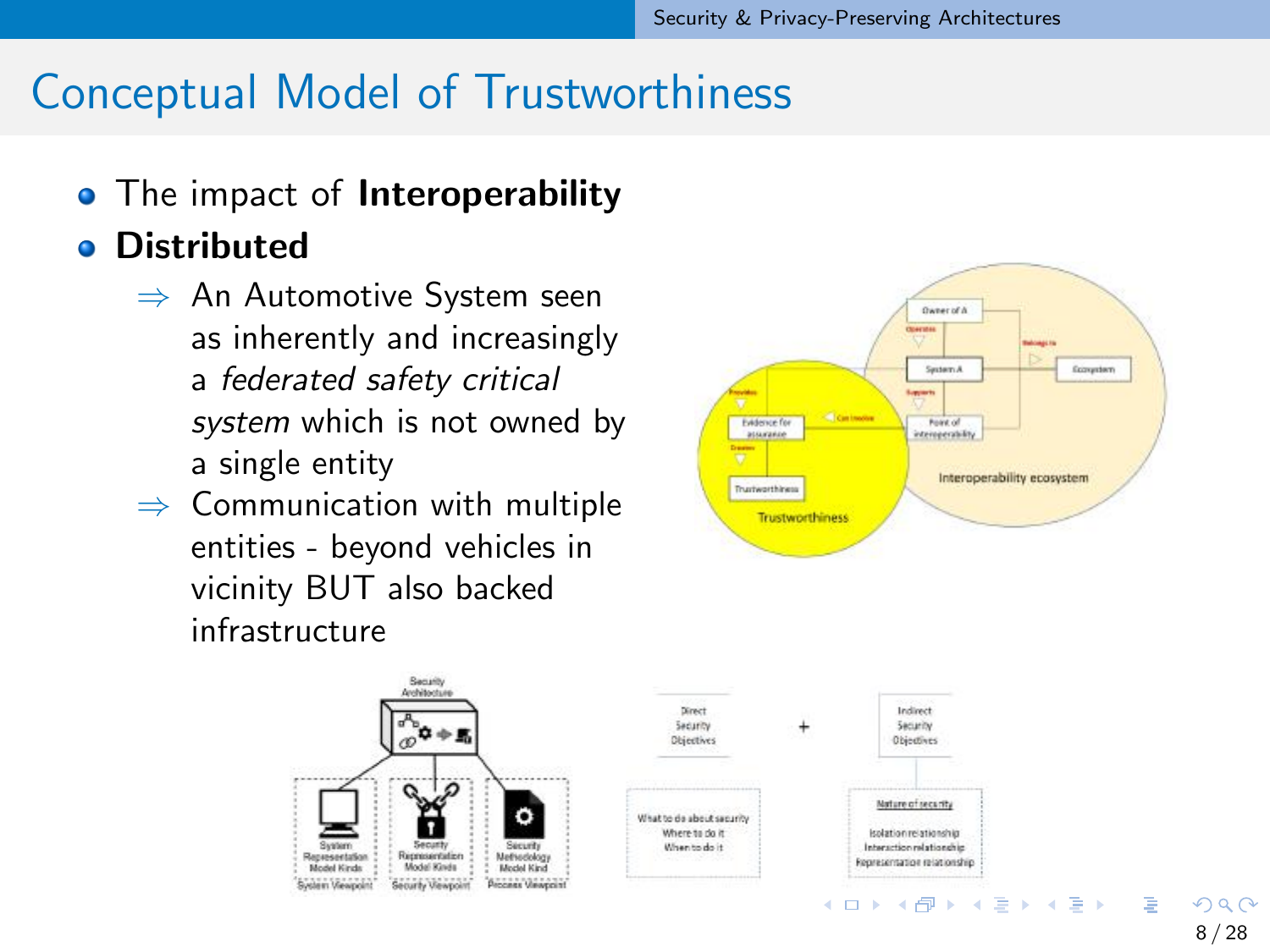### Representation of Trustworthiness

**o** Concerns

- $\Rightarrow$  Characterization What are the trustworthiness characteristics? What information do we need to build trust?
- $\Rightarrow$  **Measurement** What are the measurement means for trustworthiness?
- $\Rightarrow$  Impact What is the impact for nor addressing sufficiently a charcteristic?
- $\Rightarrow$  **Operation** What are the means to ensure trustworthiness during operation? Is it possible to build trust without invading privacy?



**• Models for Privacy Enhancement:** PKIs vs. Decentralized Roots of **Trust**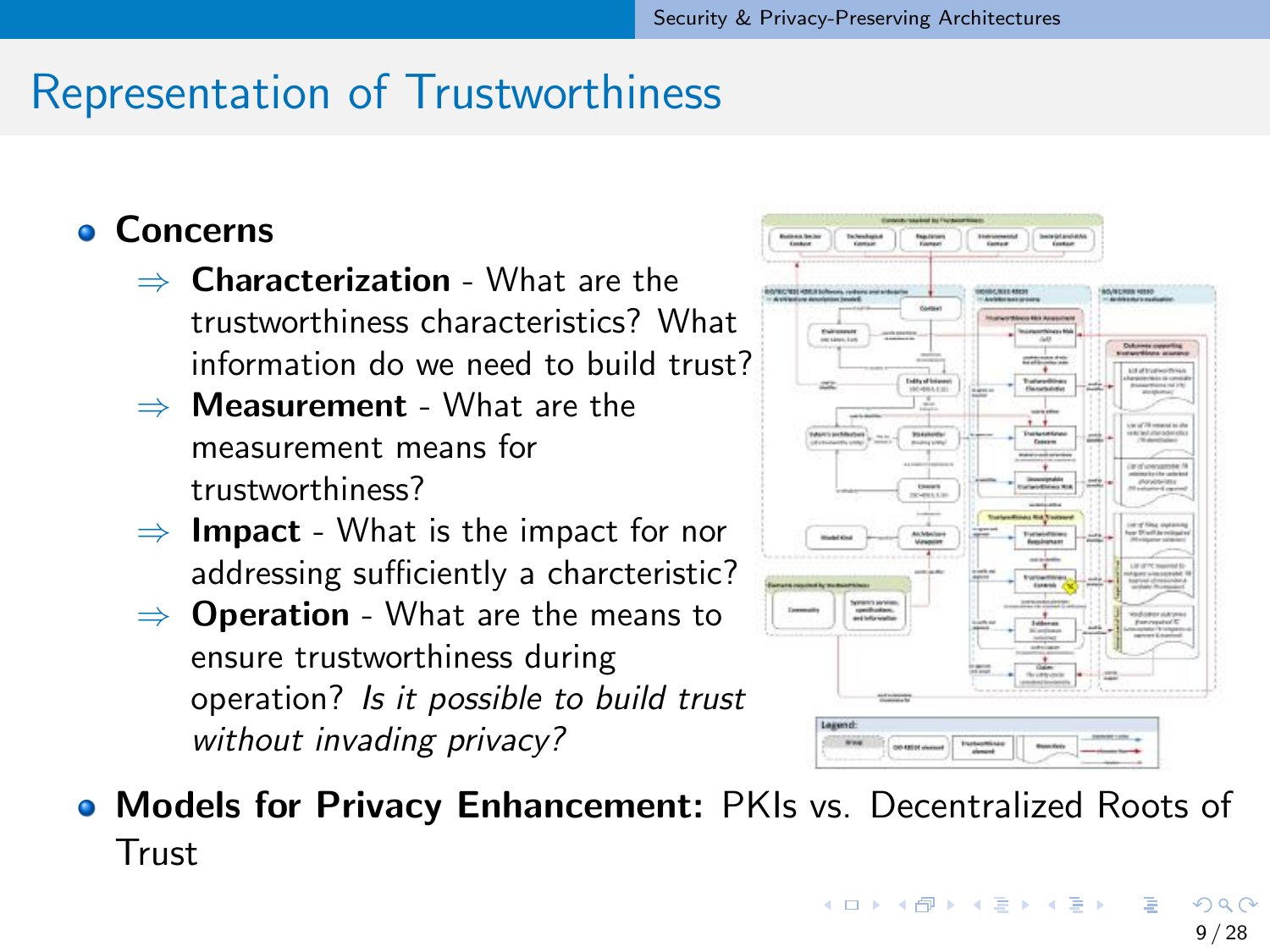### Security & Privacy Architectures - Close to deployment

- **IEEE & ETSI standard specifications:** 
	- $\Rightarrow$  Each vehicle has a unique  $LT_{id}$ ; a public key  $(LK)$  and the corresponding private key  $(Lk)$
	- $\Rightarrow$  For privacy protection vehicles receive ephemeral, anonymous credentials (pseudonyms)
- **Credential Management is performed by the VPKI:** 
	- $\Rightarrow$  LTCAs manage  $LT_{id}$
	- $\Rightarrow$  PCAs issue pseudonyms
	- $\Rightarrow$  RAs resolve pseudonyms



 $\Omega$ 

 $\left\{ \begin{array}{ccc} 1 & 0 & 0 \\ 0 & 1 & 0 \end{array} \right.$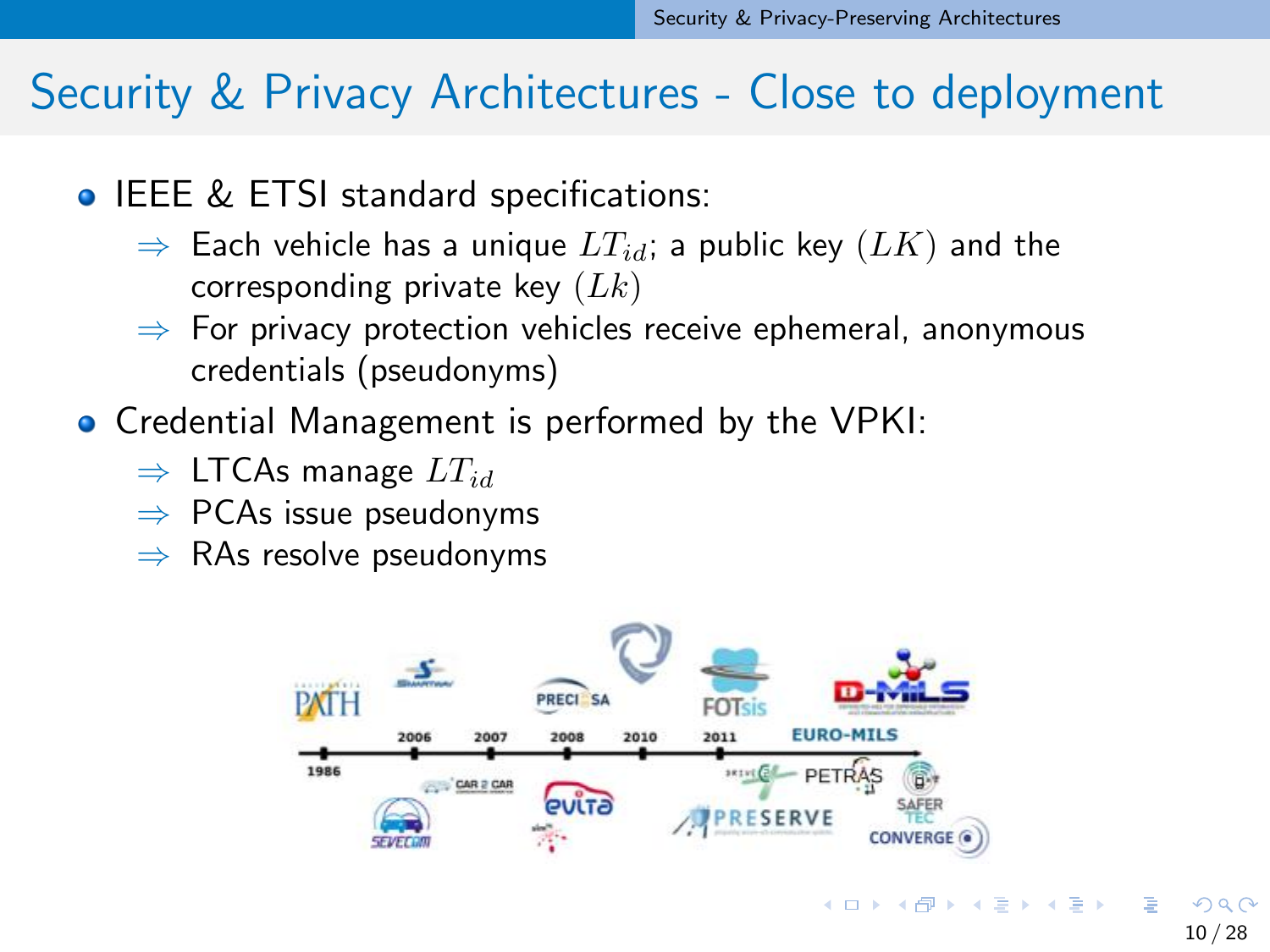### State-of-the-art VPKI

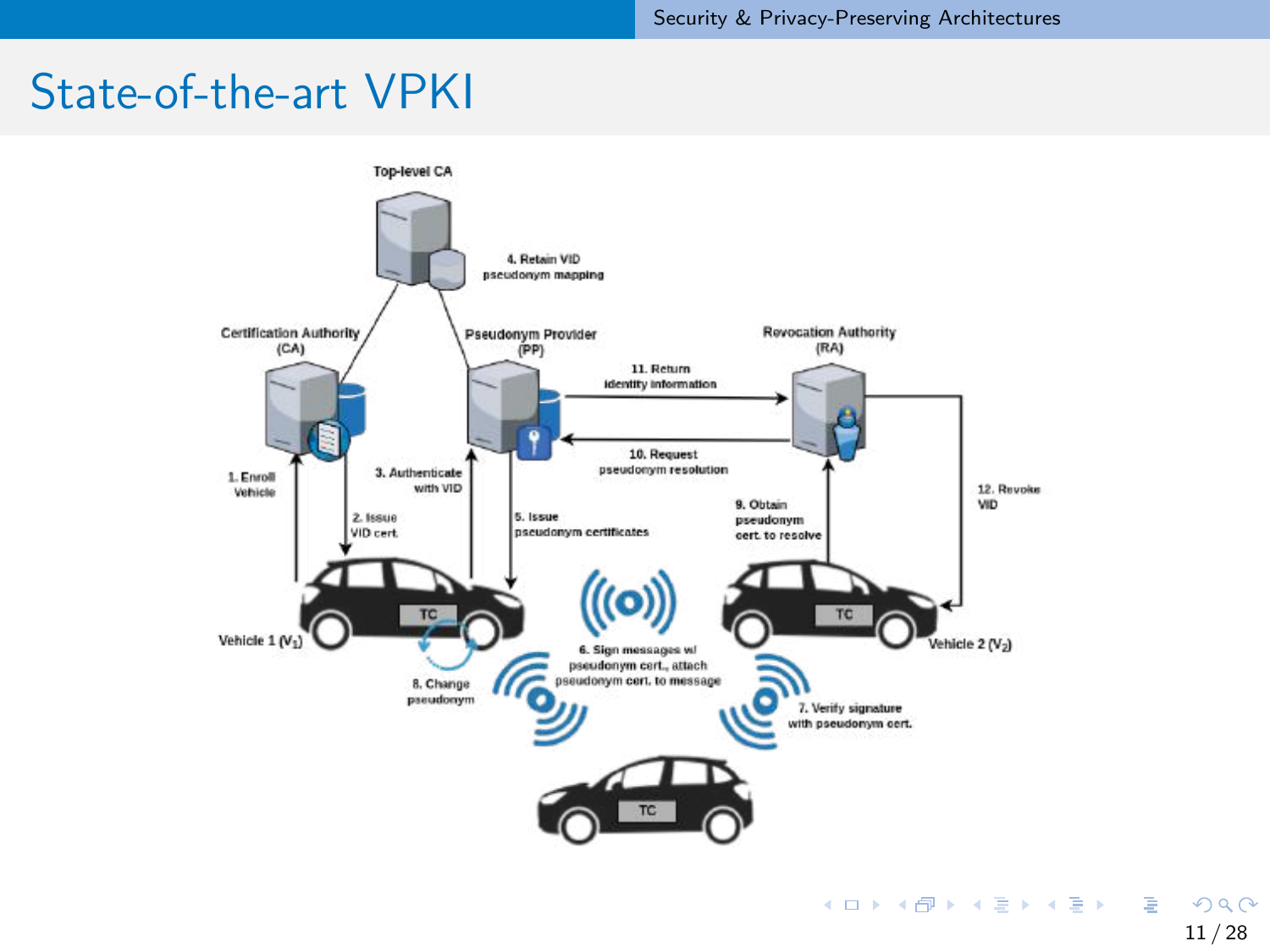### Vehicular PKI for V2X

#### Concept

**•** Provide pseudonym certificates such that "no single entity" can relate two certificates

Solution

- A very complex architecture with technical and organizational separation. Can we simplify this?
- Shift of onus to the SCMS operator. Including MNO in the ecosystem can further justify this
- SCMS operator decides on the rules for governance and establishes appropriate policies
- **Check it out: 5GAA Efficient Security** Provisioning System (ESPS)

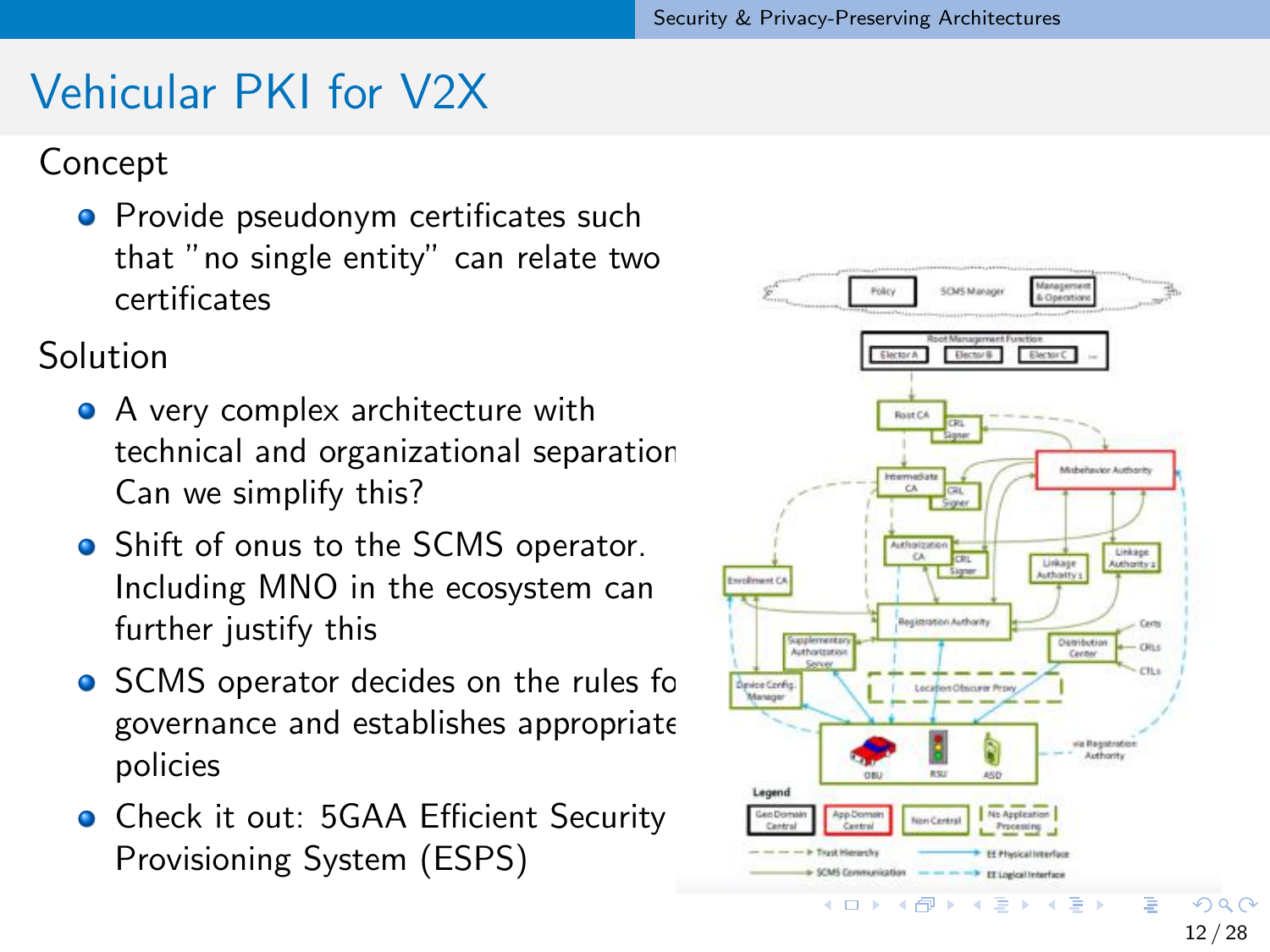### <span id="page-12-0"></span>Challenges...An Alternative Research Avenue

### • Scalability:

- $\Rightarrow$  Many infrastructure entities Not clear yet who will operate the identity and credential provision?
- $\Rightarrow$  Connectivity & Bandwidth

### **• Privacy & Trust:**

- $\Rightarrow$  Protection against "Honest-but-curious" infrastructure entities?
- $\Rightarrow$  Separation of duties But what happens when we have colluding entities

#### **• Revocation:**

 $\Rightarrow$  CRLs assumes enhanced connectivity

### **• Toward decentralized Roots-of-Trust**

- $\Rightarrow$  Shifting trust from the infrastructure to the edge devices
- $\Rightarrow$  Direct Anonymous Attestation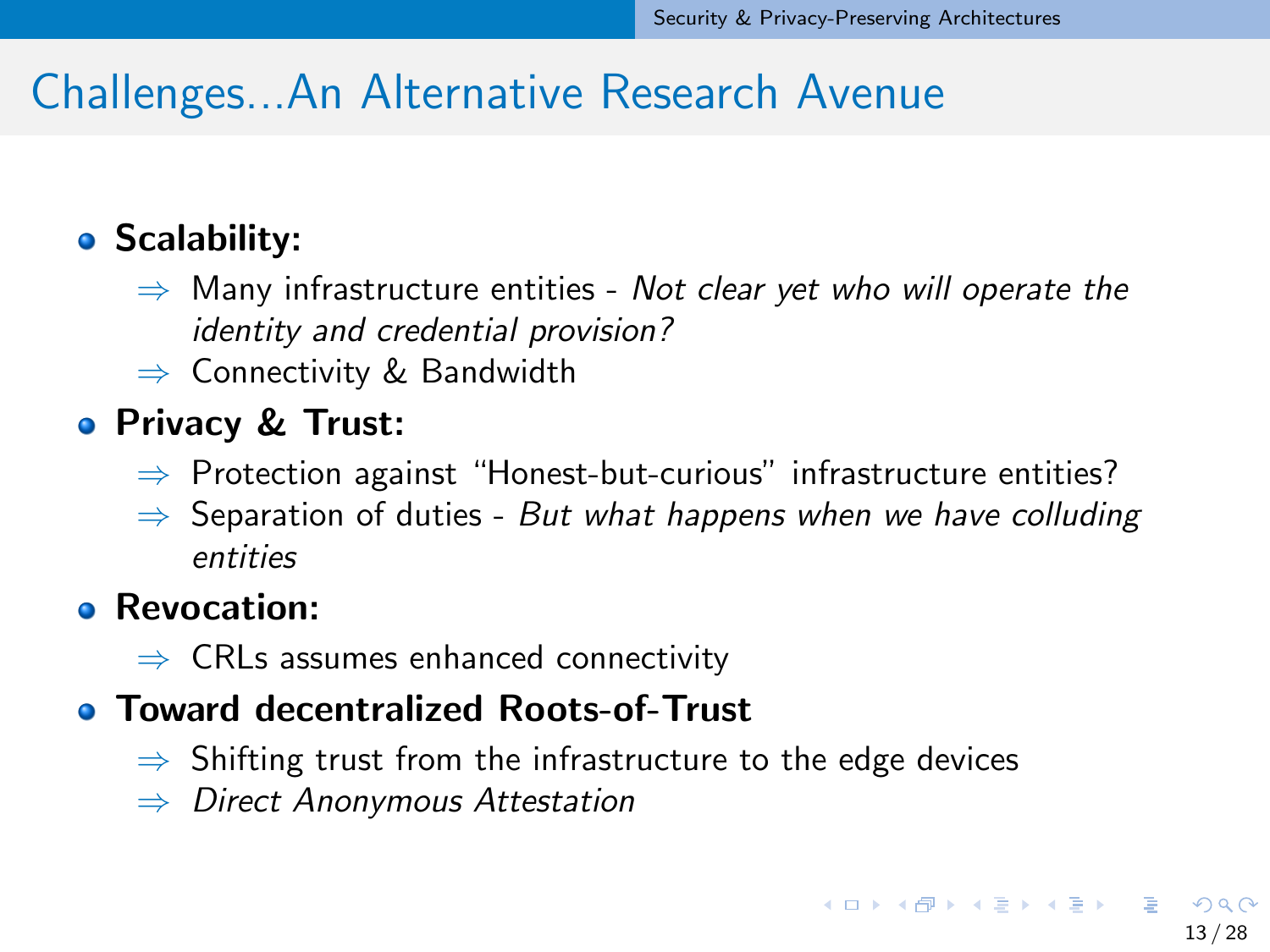### <span id="page-13-0"></span>Trusted Computing for Automotive



- - ⇒ Isolation
	- ⇒ Protected Execution
	- ⇒ Shielded Storage
- **•** Secure crypto processor: creates, stores, uses crypto keys
- TCG developing TPM for "Automotive Thin Profile"\*

<sup>∗</sup> [https://trustedcomputinggroup.org/wp-content/uploads/TCG\\_TPM\\_2.0\\_](https://trustedcomputinggroup.org/wp-content/uploads/TCG_TPM_2.0_Automotive_Thin_Profile_v1.1-r15.pdf)[A](#page-12-0)[uto](https://trustedcomputinggroup.org/wp-content/uploads/TCG_TPM_2.0_Automotive_Thin_Profile_v1.1-r15.pdf)[mo](#page-14-0)[t](https://trustedcomputinggroup.org/wp-content/uploads/TCG_TPM_2.0_Automotive_Thin_Profile_v1.1-r15.pdf)[i](#page-12-0)[v](#page-13-0)[e](https://trustedcomputinggroup.org/wp-content/uploads/TCG_TPM_2.0_Automotive_Thin_Profile_v1.1-r15.pdf)[\\_](#page-13-0)[Th](#page-14-0)[in](#page-5-0)[\\_](#page-6-0)[Pr](#page-13-0)[o](#page-14-0)[f](https://trustedcomputinggroup.org/wp-content/uploads/TCG_TPM_2.0_Automotive_Thin_Profile_v1.1-r15.pdf)[i](#page-0-0)[l](https://trustedcomputinggroup.org/wp-content/uploads/TCG_TPM_2.0_Automotive_Thin_Profile_v1.1-r15.pdf)[e](#page-0-0)[\\_](#page-27-0)[v](https://trustedcomputinggroup.org/wp-content/uploads/TCG_TPM_2.0_Automotive_Thin_Profile_v1.1-r15.pdf)[1](#page-28-0)[.](https://trustedcomputinggroup.org/wp-content/uploads/TCG_TPM_2.0_Automotive_Thin_Profile_v1.1-r15.pdf)[1-](#page-0-0)[r](https://trustedcomputinggroup.org/wp-content/uploads/TCG_TPM_2.0_Automotive_Thin_Profile_v1.1-r15.pdf)[15.](#page-28-0)[pdf](https://trustedcomputinggroup.org/wp-content/uploads/TCG_TPM_2.0_Automotive_Thin_Profile_v1.1-r15.pdf)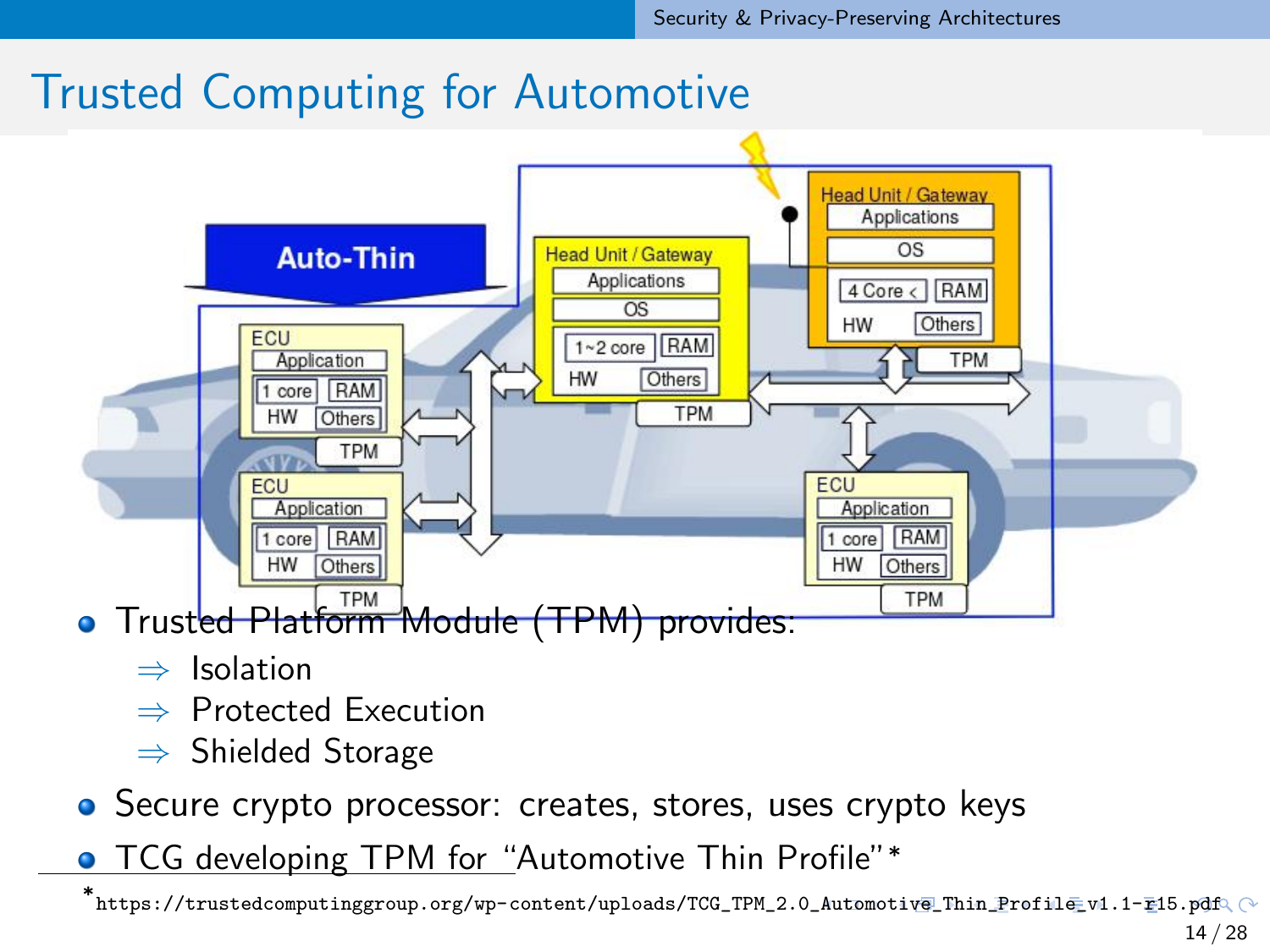### <span id="page-14-0"></span>Direct Anonymous Attestation

- **•** Anonymous digital signature scheme
	- $\Rightarrow$  Strong, but privacy preserving authentication.
- **Hardware-based attestation using TPMs**
- Properties of DAA include:

#### ⇒ Correctness:

- $\rightarrow$  Valid signatures only producible by honest platforms, and are verifiable and linkable when specified.
- $\Rightarrow$  User-controlled Anonymity:
	- $\rightarrow$  Identity of user cannot be revealed.
- $\Rightarrow$  User-controlled Traceability:
	- $\rightarrow$  The host controls whether signatures can be linked.

### $\Rightarrow$  Non-Frameability:

- $\rightarrow$  Adversary should not be able to impersonate honest platforms.
- Standardised in ISO/IEC 20008-2 & 11889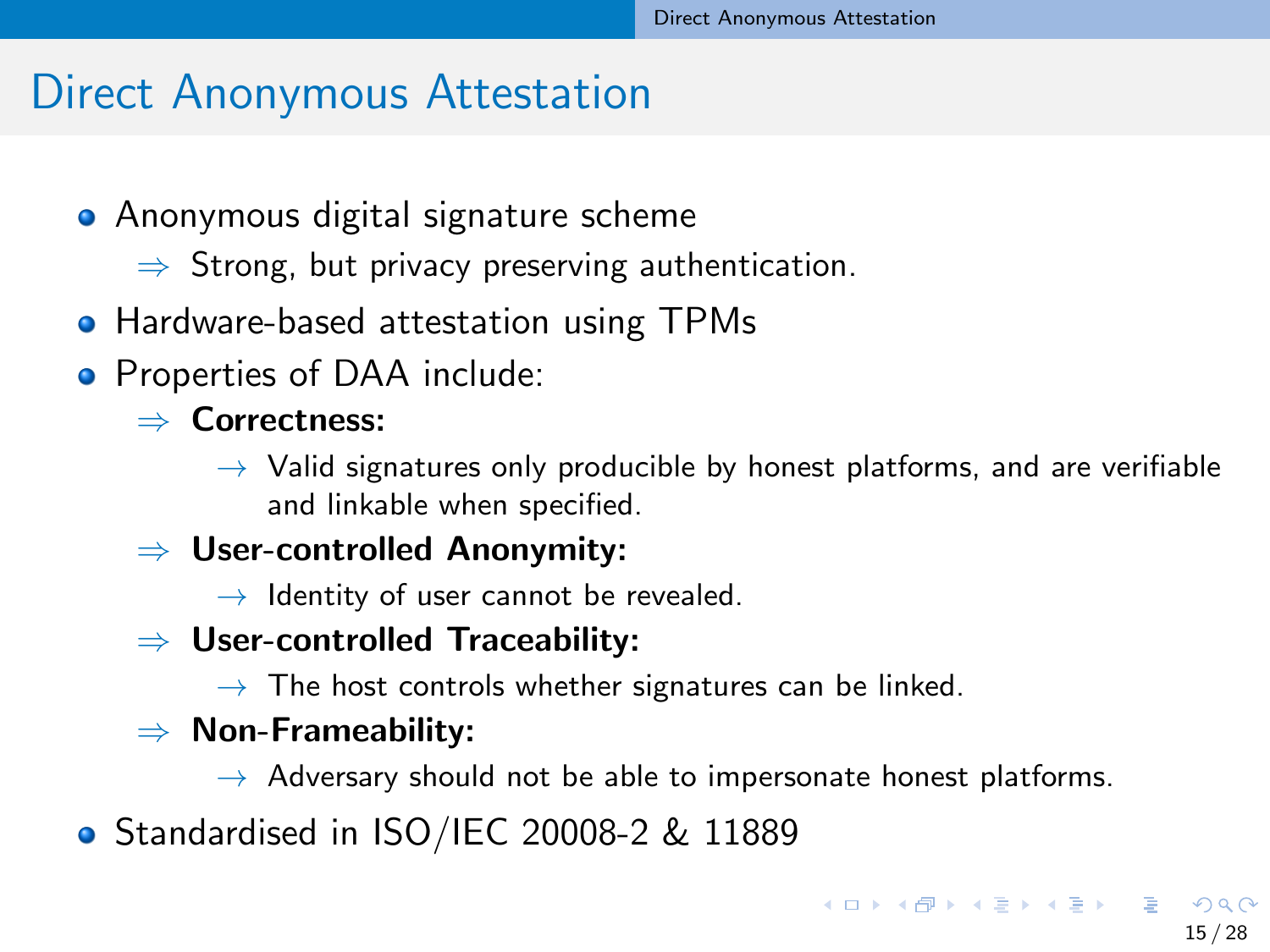### Overview of DAA

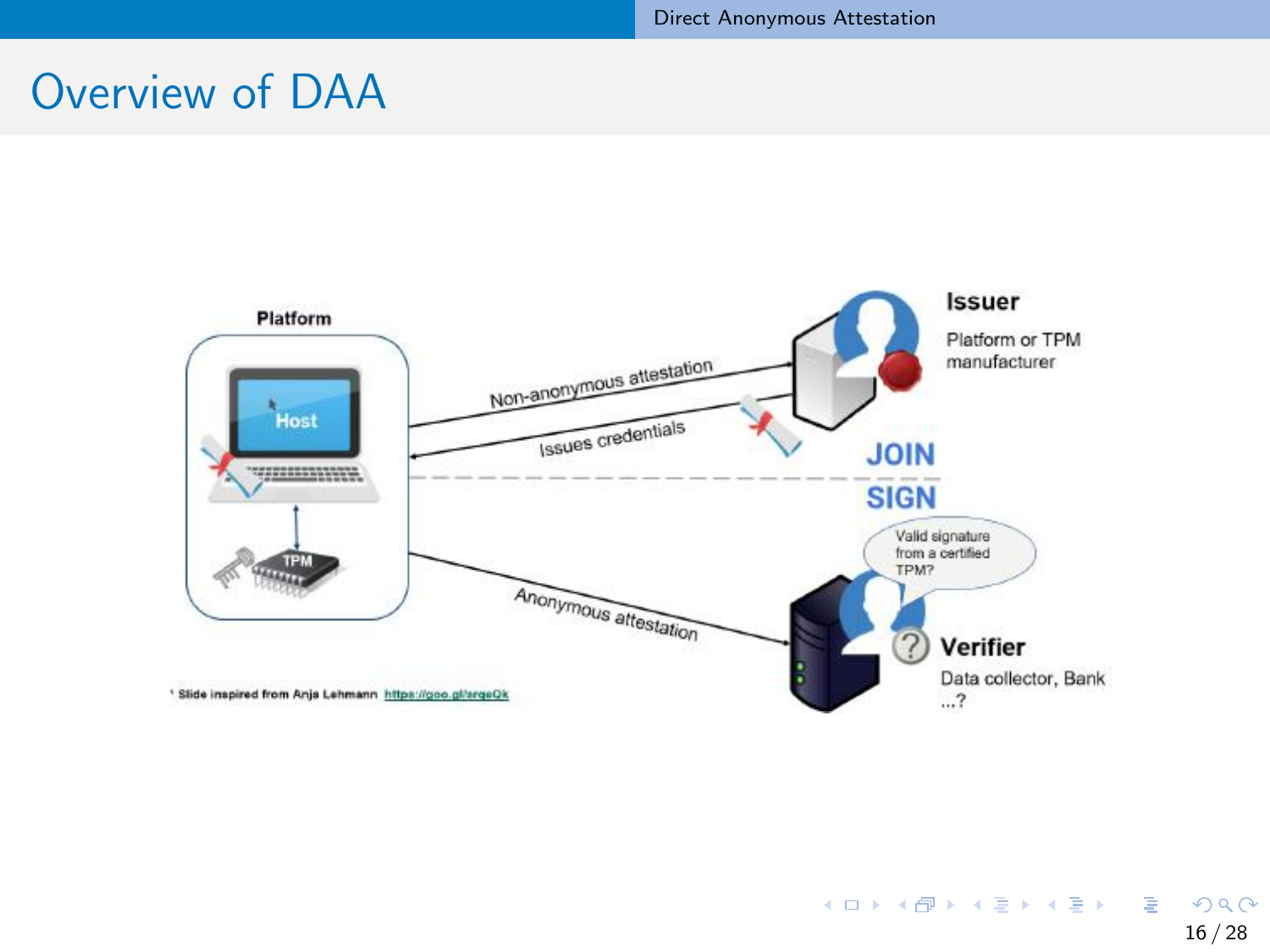### DAA Pseudonym Scheme - Overview

- **•** Simplified VPKI Architecture
	- $\Rightarrow$  **Issuer:** Authenticates vehicles' to ITS and issues DAA credential
	- $\Rightarrow$  Revocation Authority: Removes misbehaving / malfunctioning vehicles'
- **•** Decentralised ITS allows a shift-of-trust into vehicles.
	- $\Rightarrow$  Vehicles responsible for self-signing pseudonyms
	- $\Rightarrow$  Promotes scalability Certificate Revocation Lists not required
- **•** Timely and "in the moment" revocation
- Vehicles in control of privacy
- Utilises trusted hardware and uses DAA for hardware-based attestation

Trusted third parties gain no knowledge of ITS entities from colluding with one another.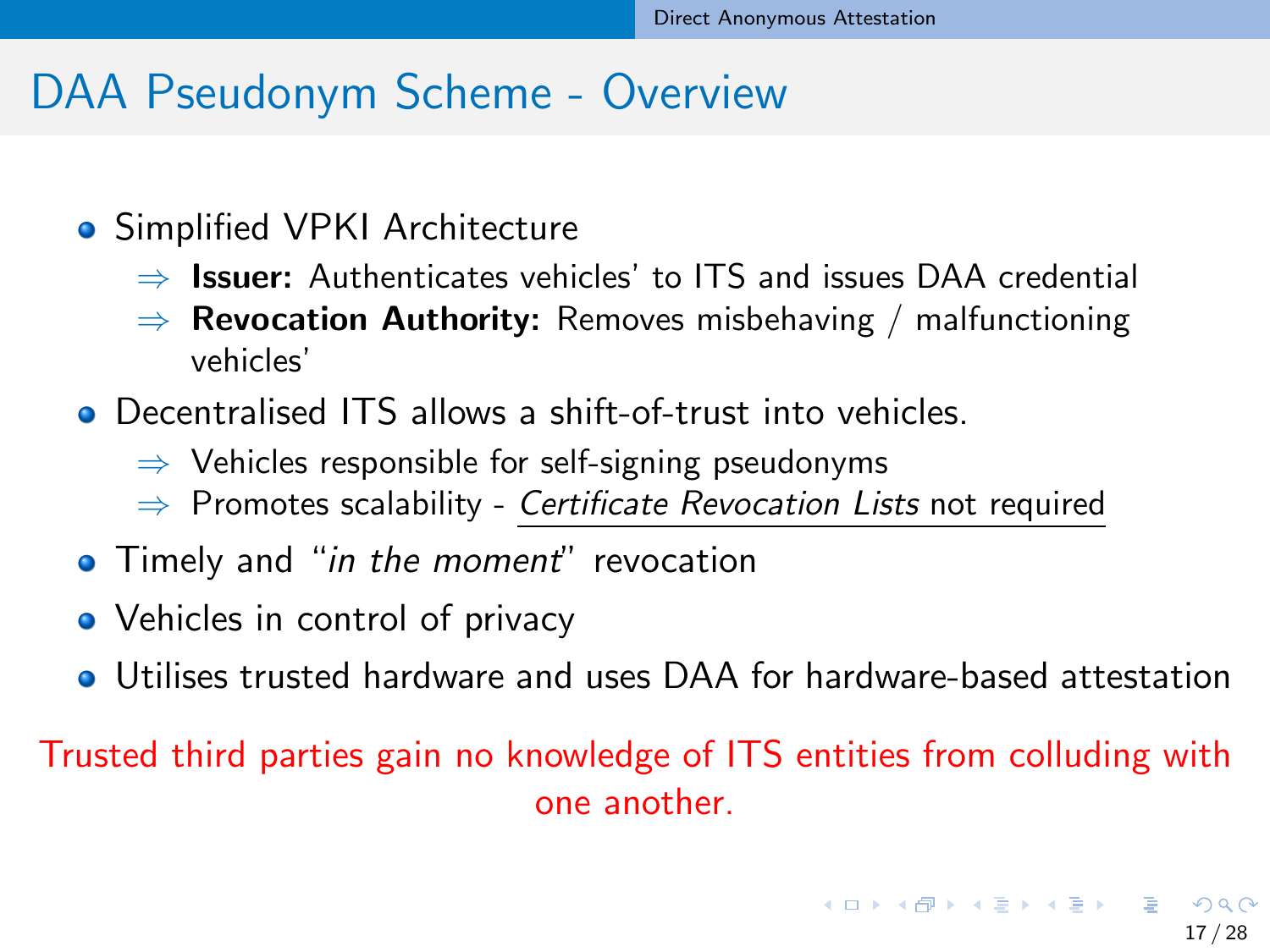### DAA Pseudonym Scheme - Architecture



18 / 28

**KORK E KERKERKERKEL**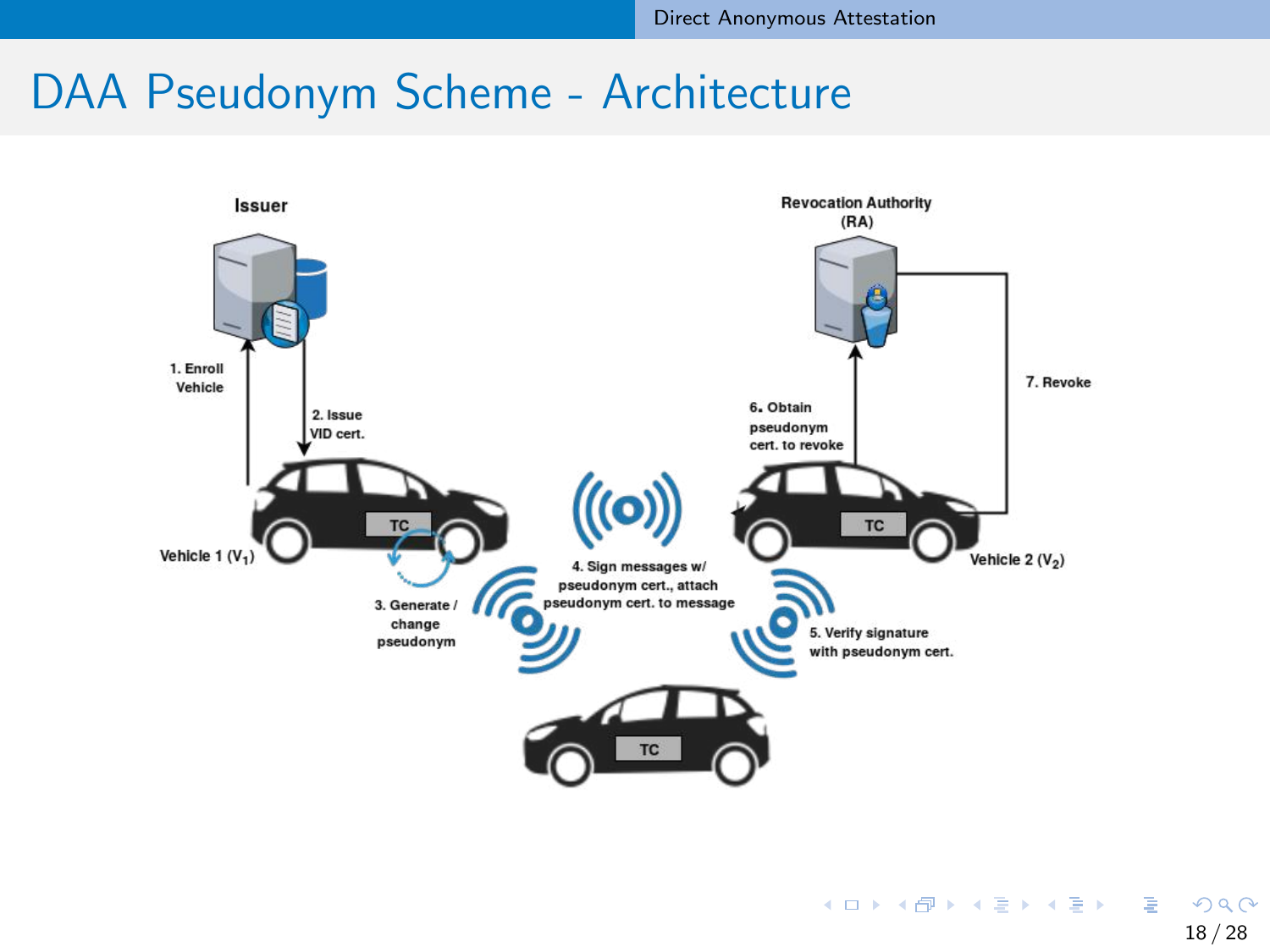### DAA Protocols for VANETs

- SETUP: TC generates fresh DAA key-pair from Issuers security parameters.
- Join: Attests that a vehicle has a valid TC, and produces the DAA credential from Issuer  $\Rightarrow$  authenticated member of ITS.
- **CREATE: Fresh self-signed pseudonyms created by TC using** credential.
- Sign/Verify: Authenticated V2X communication that verifies pseudonym is valid.
- Revoke: Verifiable revocation that a vehicle has been removed from ITS. Performed without pseudonym resolution.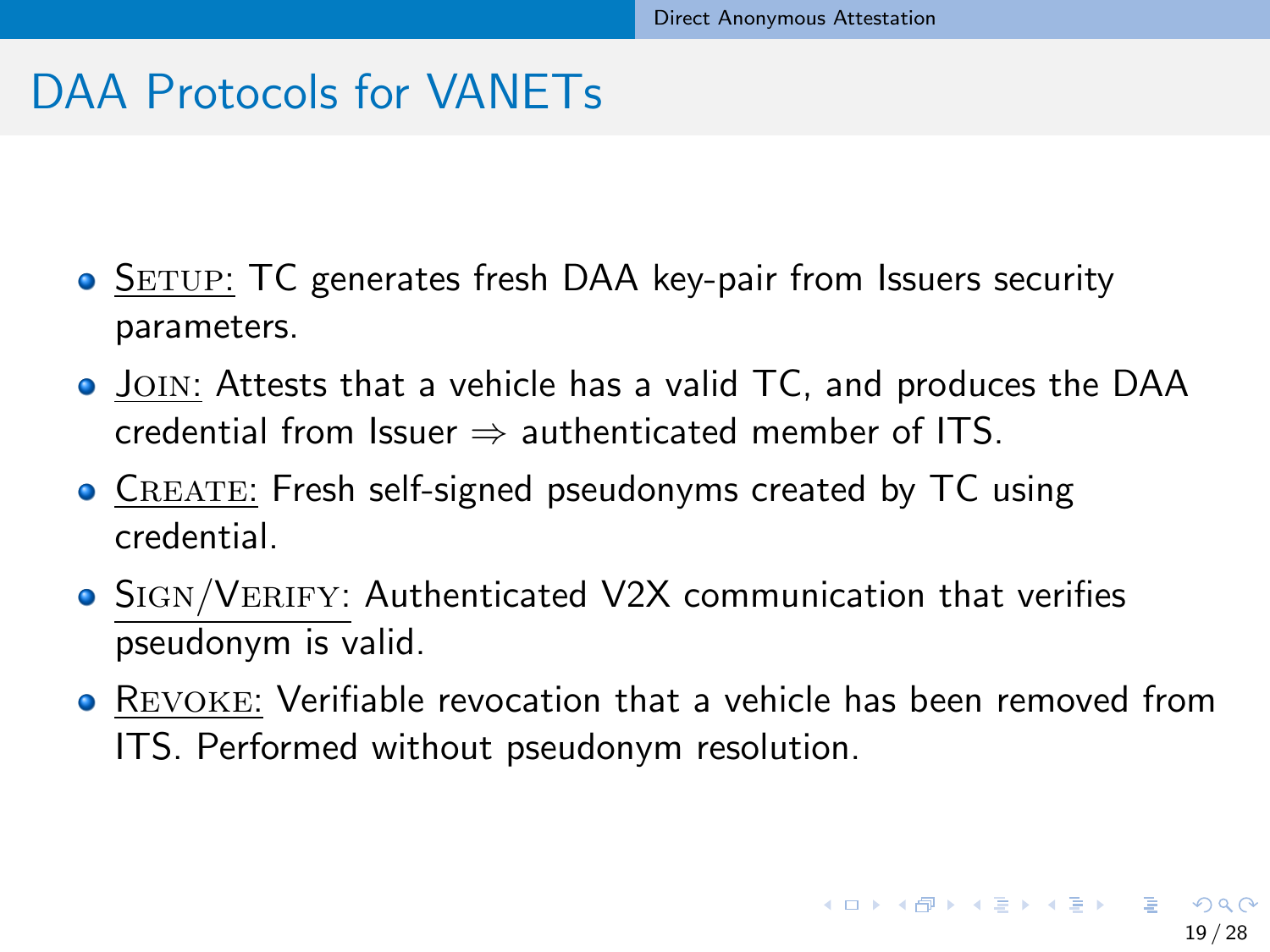### DAA Protocols for VANETs



 $299$ 20 / 28

G.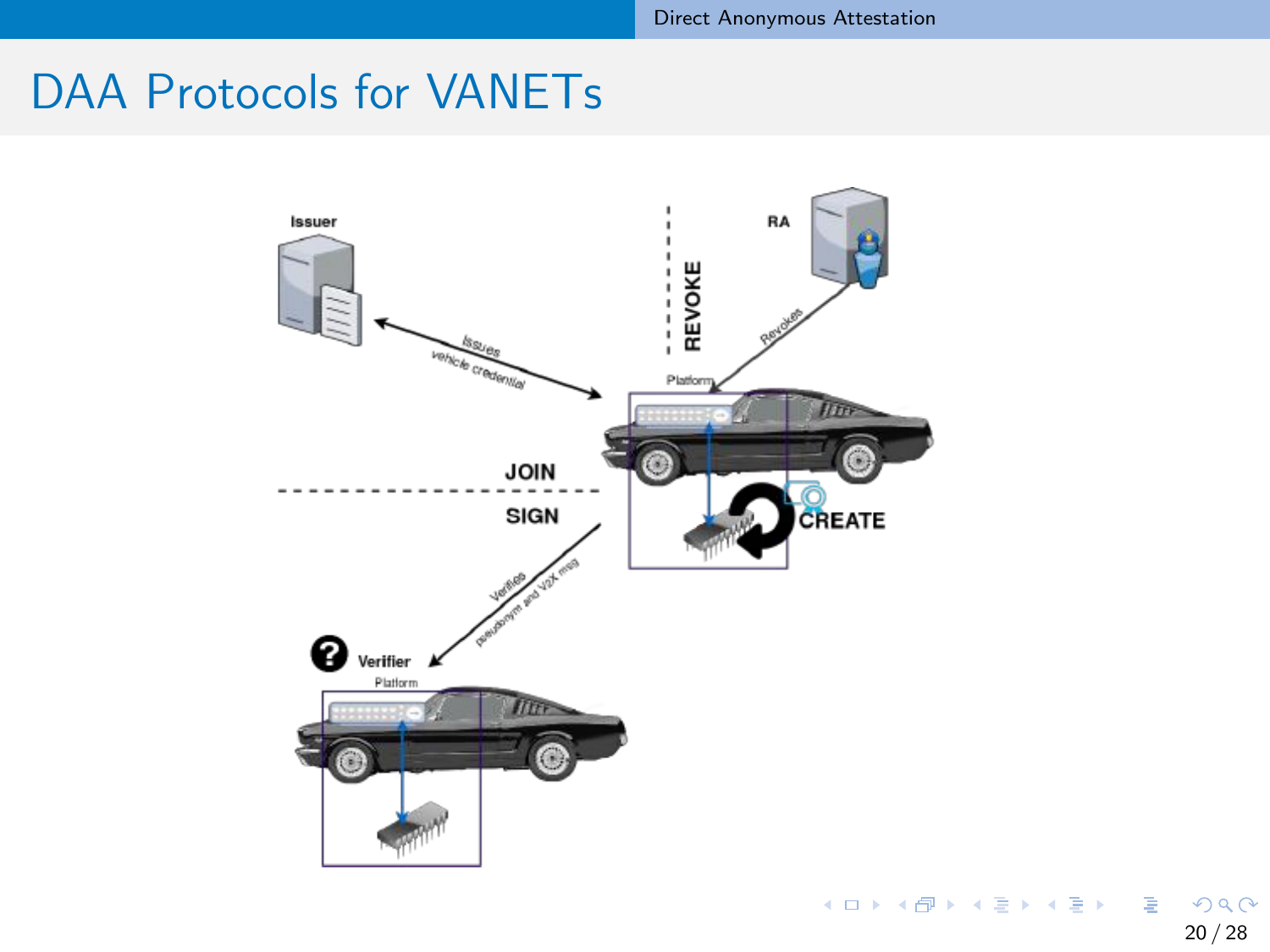## JOIN Protocol - Update

| TPM                                                                     | HOST          |                                                                     | <b>ISSUER</b>   |                                               |  |
|-------------------------------------------------------------------------|---------------|---------------------------------------------------------------------|-----------------|-----------------------------------------------|--|
|                                                                         |               | $(X, Y) \in \mathbb{G}_2 \times \mathbb{G}_2$                       |                 | $(x, y) \in \mathbb{Z}_n \times \mathbb{Z}_n$ |  |
| ACTIVATE_CREDENTIAL                                                     |               |                                                                     |                 |                                               |  |
|                                                                         | $CB_1, S_1$   |                                                                     | $CB1, \bar{s1}$ | generate $CB_1$ and $\widehat{s_1}$           |  |
| $\mathcal{K}_1$ = activate credential(CB <sub>1</sub> , $\tilde{s_1}$ ) | $K_1$         | str = $X \parallel Y \parallel \mathcal{K}_1 \parallel \mathcal{E}$ |                 |                                               |  |
| INITIATE_DAA_VALIDATION                                                 |               |                                                                     |                 |                                               |  |
| calculate a counter value cv                                            |               |                                                                     |                 |                                               |  |
| $u_{cv} \leftarrow \mathbb{Z}_m$                                        |               |                                                                     |                 |                                               |  |
| $U = [u_{cv}]P_1$                                                       | $U$ , $ev$    | store en                                                            |                 |                                               |  |
| COMPLETE_DAA_SIGNATURE                                                  |               |                                                                     |                 |                                               |  |
| $p_{\text{tpm}} = H_{12}(p)$<br>old<br>$v = p_{tpm} \pmod{n}$           | p, cv         | $p = H_2(P_1 \nVert Q_2 \nVert U \nVert str)$                       |                 |                                               |  |
| $w = u_{cv} + v \cdot f \pmod{n}$                                       |               |                                                                     |                 |                                               |  |
| $\sigma_{ch} = (v, w)$<br>new<br>$n_J \leftarrow \{0,1\}^t$             |               |                                                                     |                 |                                               |  |
| $v = H_5(n)    p_{\text{form}}$                                         |               |                                                                     |                 |                                               |  |
| $w = u_{\infty} + v \cdot f \pmod{n}$                                   |               |                                                                     |                 |                                               |  |
| $\sigma_{ch} = (n_J, w)$                                                | $\sigma_{ch}$ | $p_{\text{tpm}} = H_{12}(p)$                                        |                 |                                               |  |
|                                                                         |               |                                                                     |                 |                                               |  |

21 / 28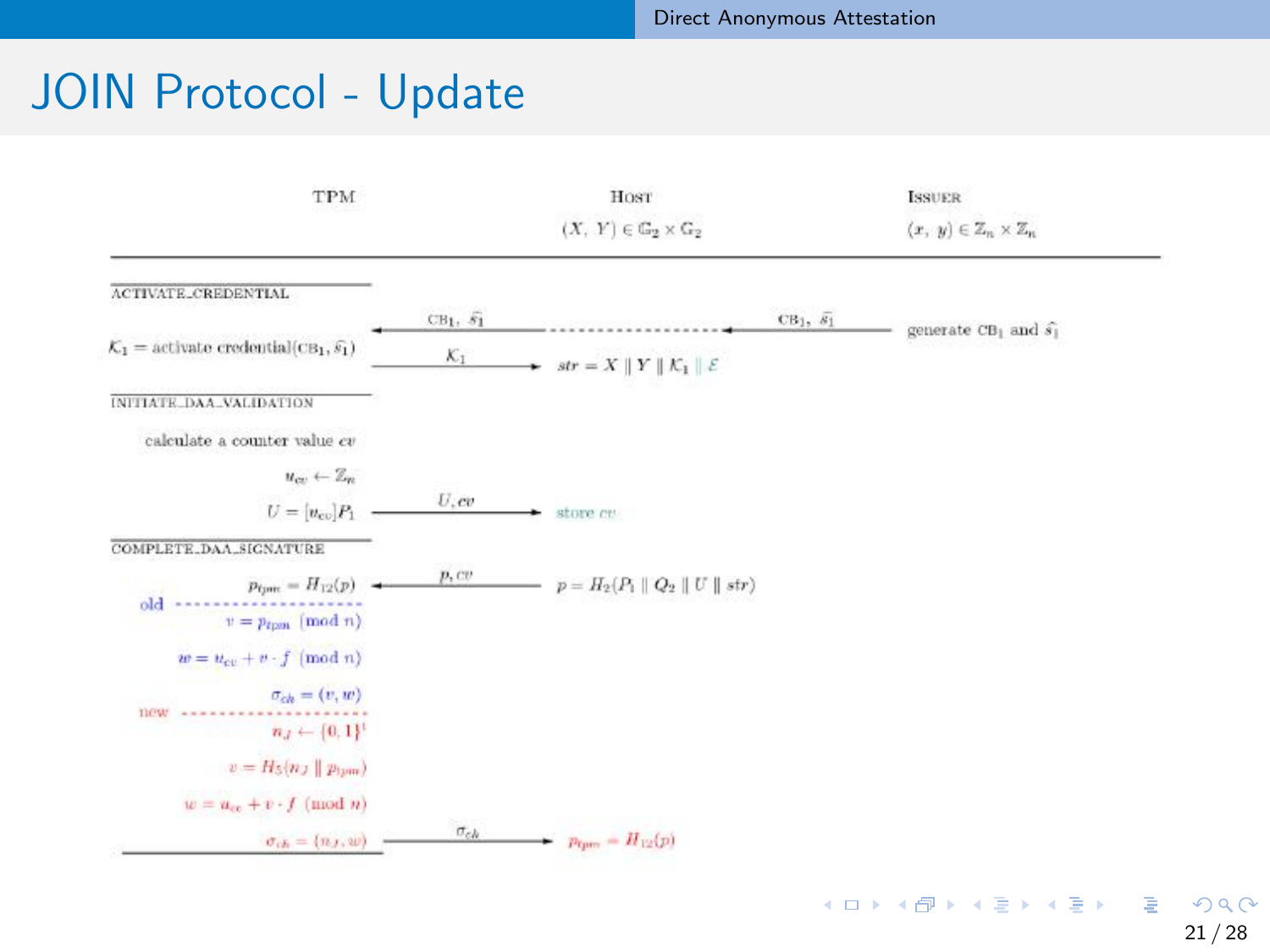### CREATE Protocol

| "create" $\vert \widehat{cre} \vert$ | cre<br>$f$ resh $T$<br>$\widehat{cre} := \text{b1ind}(cre, r)$ |
|--------------------------------------|----------------------------------------------------------------|
|                                      |                                                                |
|                                      |                                                                |
|                                      |                                                                |
|                                      |                                                                |
|                                      |                                                                |
|                                      |                                                                |
|                                      |                                                                |
|                                      |                                                                |
|                                      | $\texttt{store}(p_{SCert_{in}})$                               |
| $p_{SCert_{ter}}$                    |                                                                |

- 1. Credential (from JOIN) is blinded by the host for privacy
- 2. DAASign produces two signatures:  $\sigma_1$  (deterministic) &  $\sigma_2$
- 3. Pseudonym is a key-pair with a DAA signature associated with a blinded credential.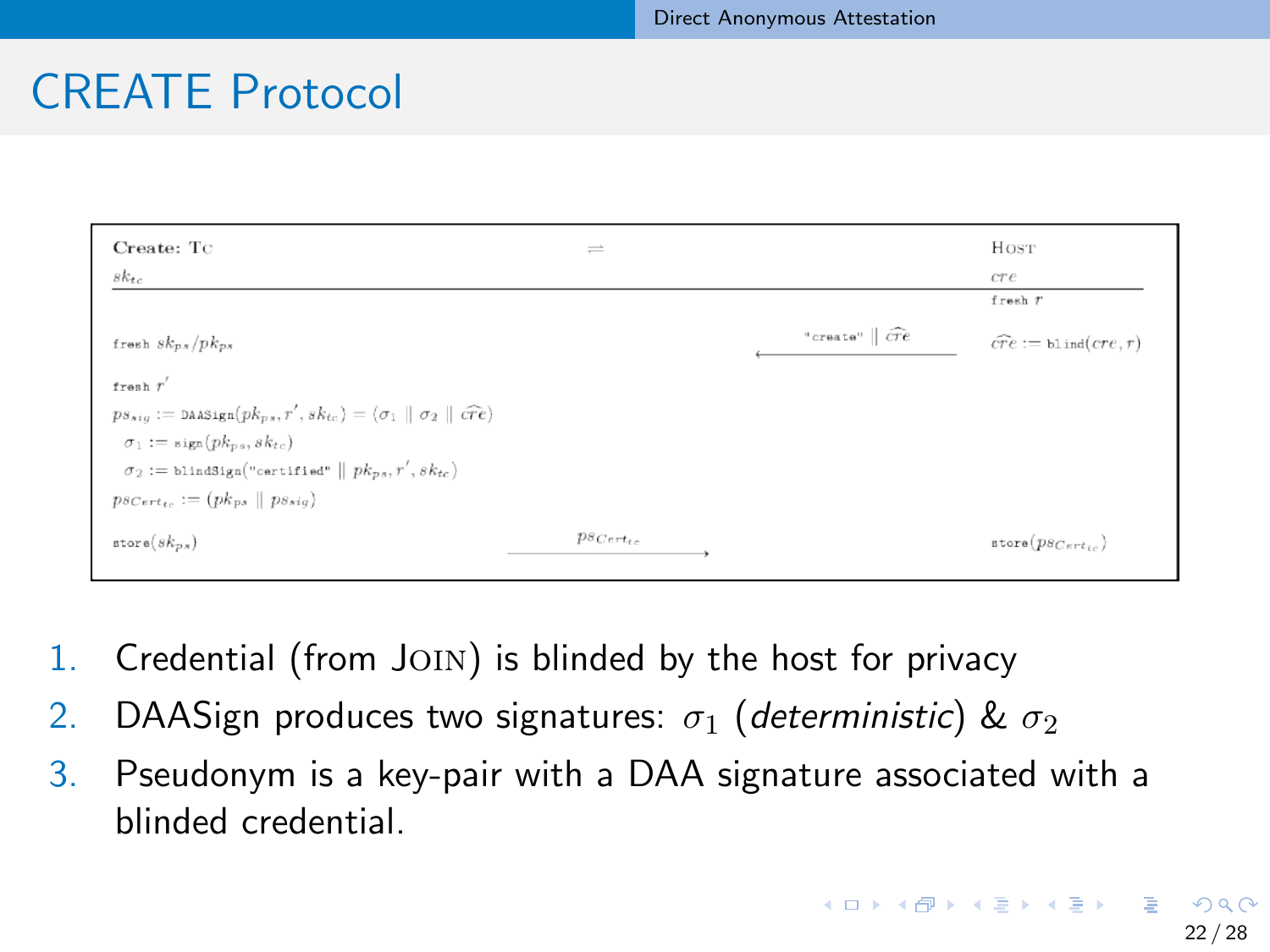### More Scalable Revocation Capabilities

**Issuer** provides the credentials needed for DAA (verifying the TPM)

**Trusted component** builds policy-protected pseudonyms

Vehicle registers pseudonyms with the **Revocation Authority**, who in turn provides proof of registration. The vehicle can now use the TC to sign messages and send anonymous, authenticated messages to other vehicles.

Revocation comes from the RA based on system policies.

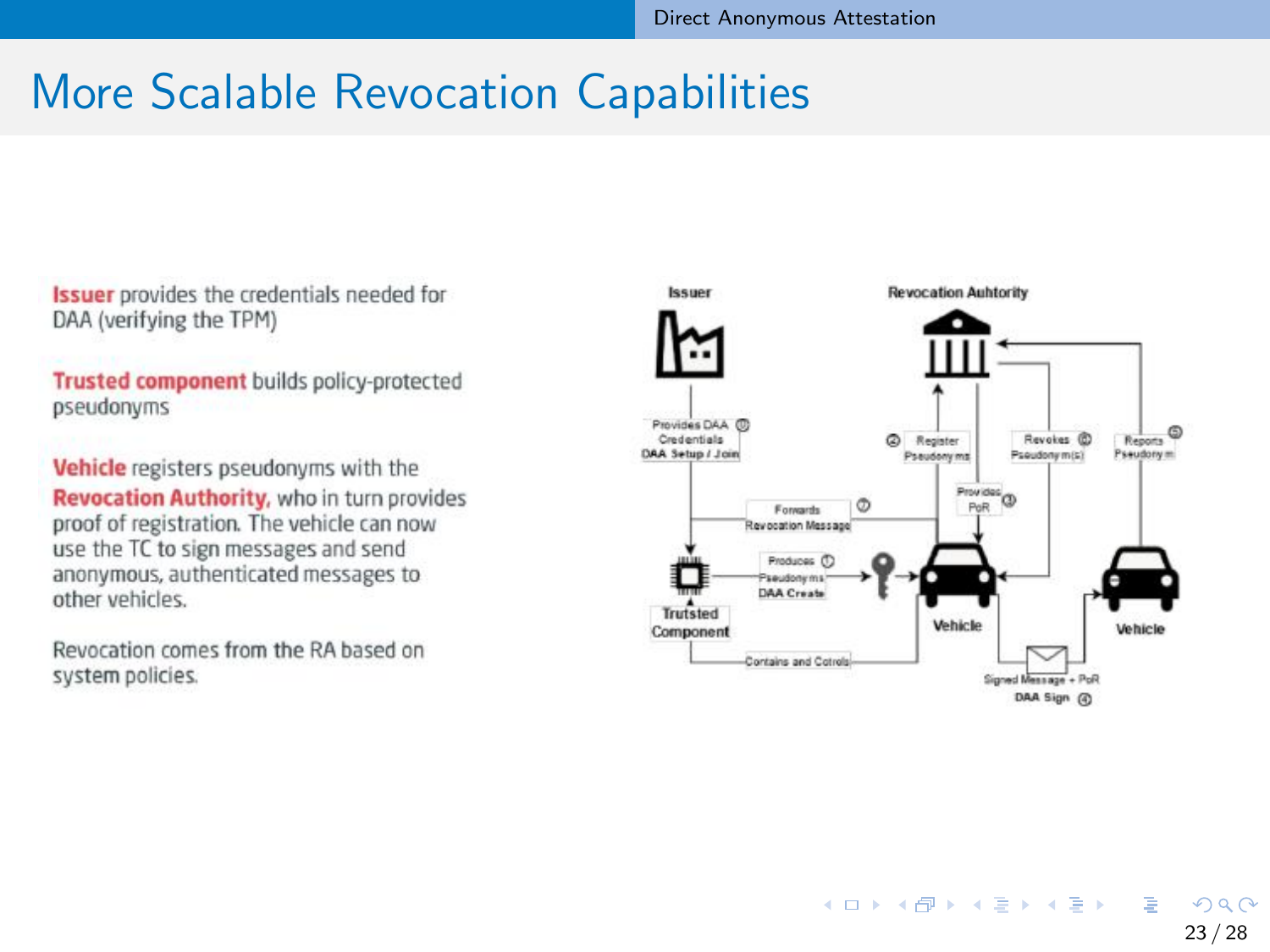24 / 28

э

 $QQ$ 

メロメメ 倒 メメ きょくきょう

### How it works?

Goal 1: Pseudonyms can only work if they are not revoked.

Goal 2: If hard revocation is executed on any pseudonym, no pseudonyms can work



Each pseudonym is linked to individual revocation bits for Soft Revocation, but they share the DAA revocation hit for hard revocation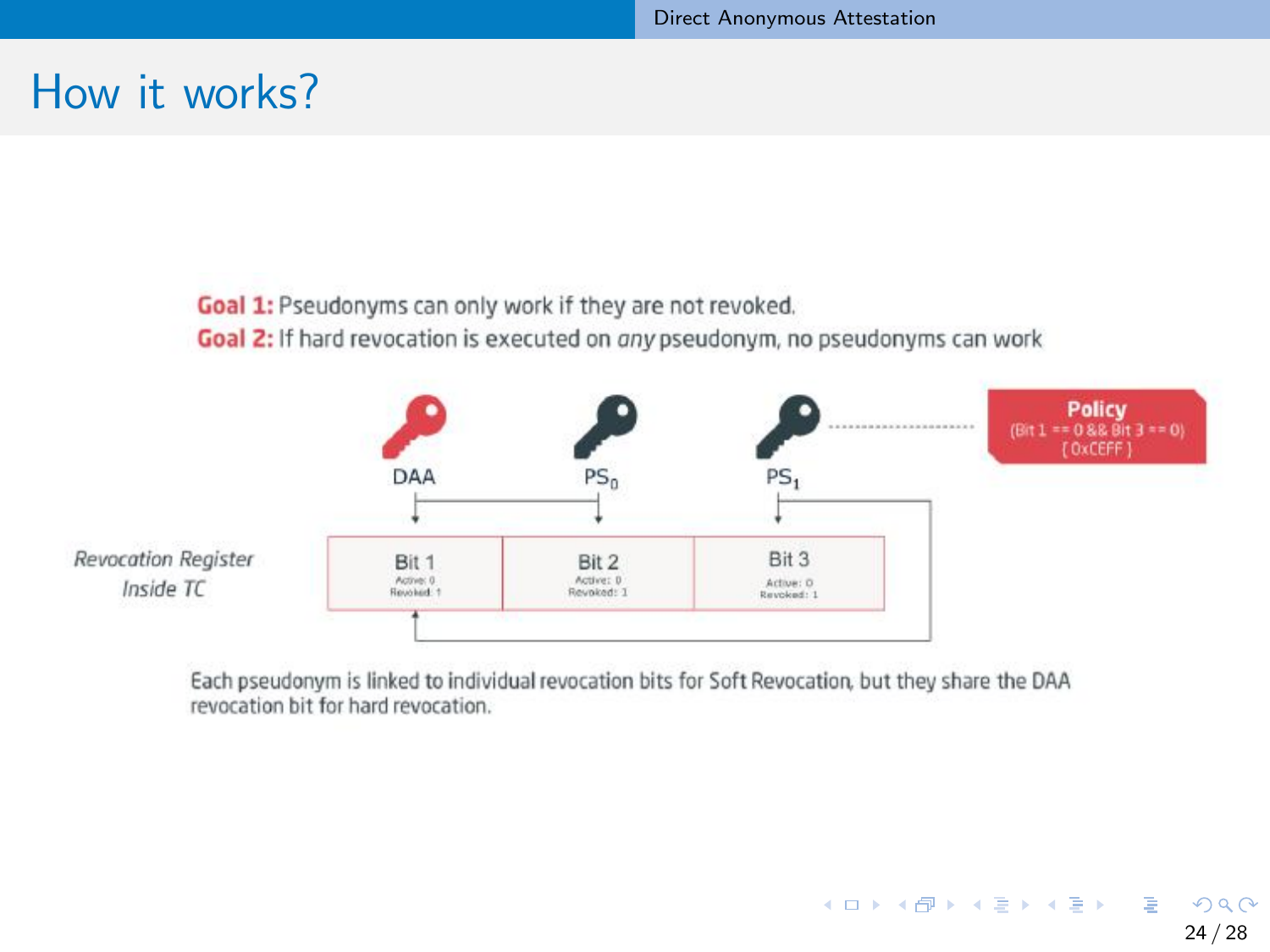### So is that all? Towards Trust Aware Service Graph Chains

#### Remember till now security and safety were two distinct goals BUT...

#### Industry is now interested in converging security and safety ⋗

- Contradicting requirements Security might impede safety
- Strict requirements in terms of latency, reliability and seamless service delivery

#### $\triangleright$  Fundamental issue of trust or trustworthiness - Remote platform behaves in a reliable and predictable manner

- Trust to the EDGE Do I trust the EDGE device to calculate on my behalf?
- Trust the NETWORK Do I trust the input  $\overline{\phantom{m}}$ given by other platforms? Compromise or malfunction
- > Trust Aware SGCs: Platforms and their running services must be enabled to make and prove statements about their state and actions so that other component of a SGC can align their actions appropriately and an overall system state can be evaluated and enforced



25 / 28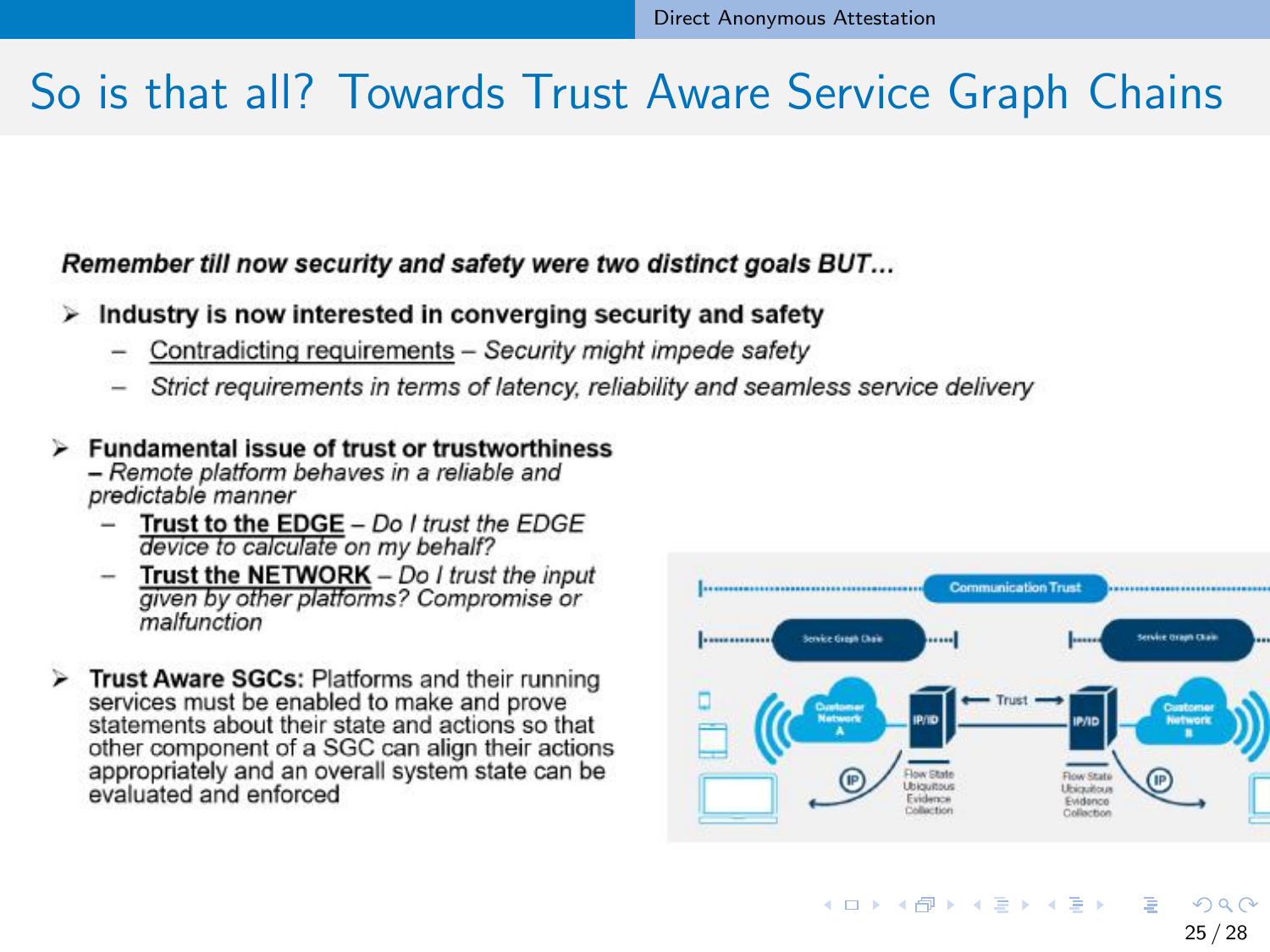### So is that all? Towards Trust Aware Service Graph Chains

- $\triangleright$  5G is the vehicle towards realizing next-generation smart-connectivity "Systems-of-Systems"  $(SoS)$ 
	- Managing service graph chains for highly distributed and heterogeneous services (cyber-physical end devices, to edge servers and cloud facilities and micro services)
	- Provision of mixed-criticality services in several vertical industries
		- Strict performance and security requirements
- $\triangleright$  Goal:
	- Enable high scalability by decomposing a mixed-criticality application into a set of "cloud-native" and "edge-running" micro services, with different trust considerations. and managing secure accelerated offloading capabilities for distributing the resource intensive processes to the backend, thus, limiting the workload that needs to be managed at the edge.

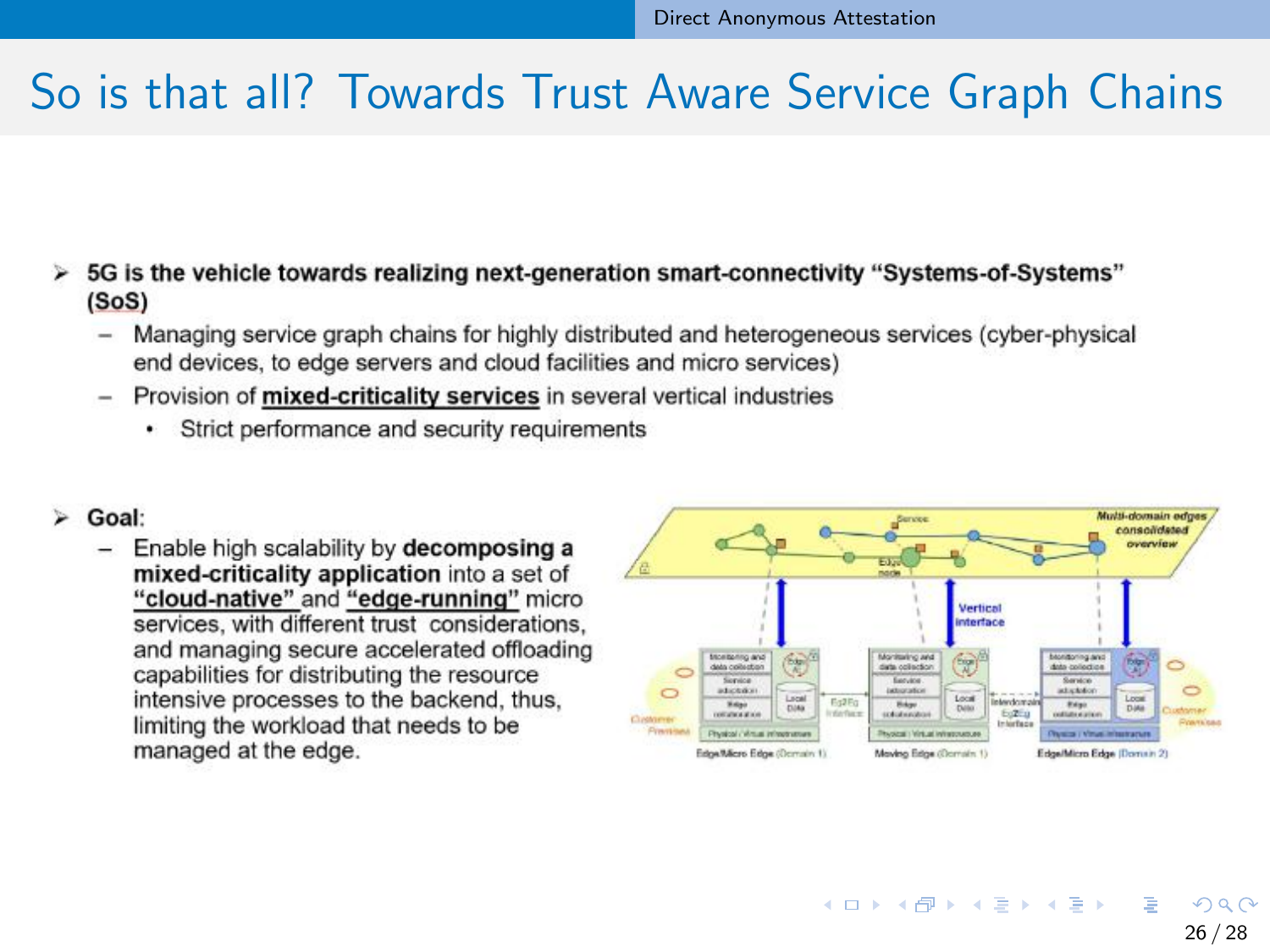#### [Recap](#page-26-0)

## <span id="page-26-0"></span>Wrapping it up...

Having connected the car to the external word creates new risks. Security, Privacy and safety must converge for our best interest.

The connection of the car leads to drastically influence safety & privacy. Privacy protection is not a burden but an enabler of trust and, thus, of business

Privacy protection is not only about protecting personal information but also about unlinkability, transparency, interveanability

- **Distributed:** An Automotive System must be seen as inherently and increasingly a Federated Safety Critical System which is not owned by a single entity.
- **Bottom Up:** Particularly with respect to Safety, data and system components must be in a position to make strong statements about their (run-time) integrity
- **O** Defensive: Static defense techniques will not be enough in the face of a wide range of attack vectors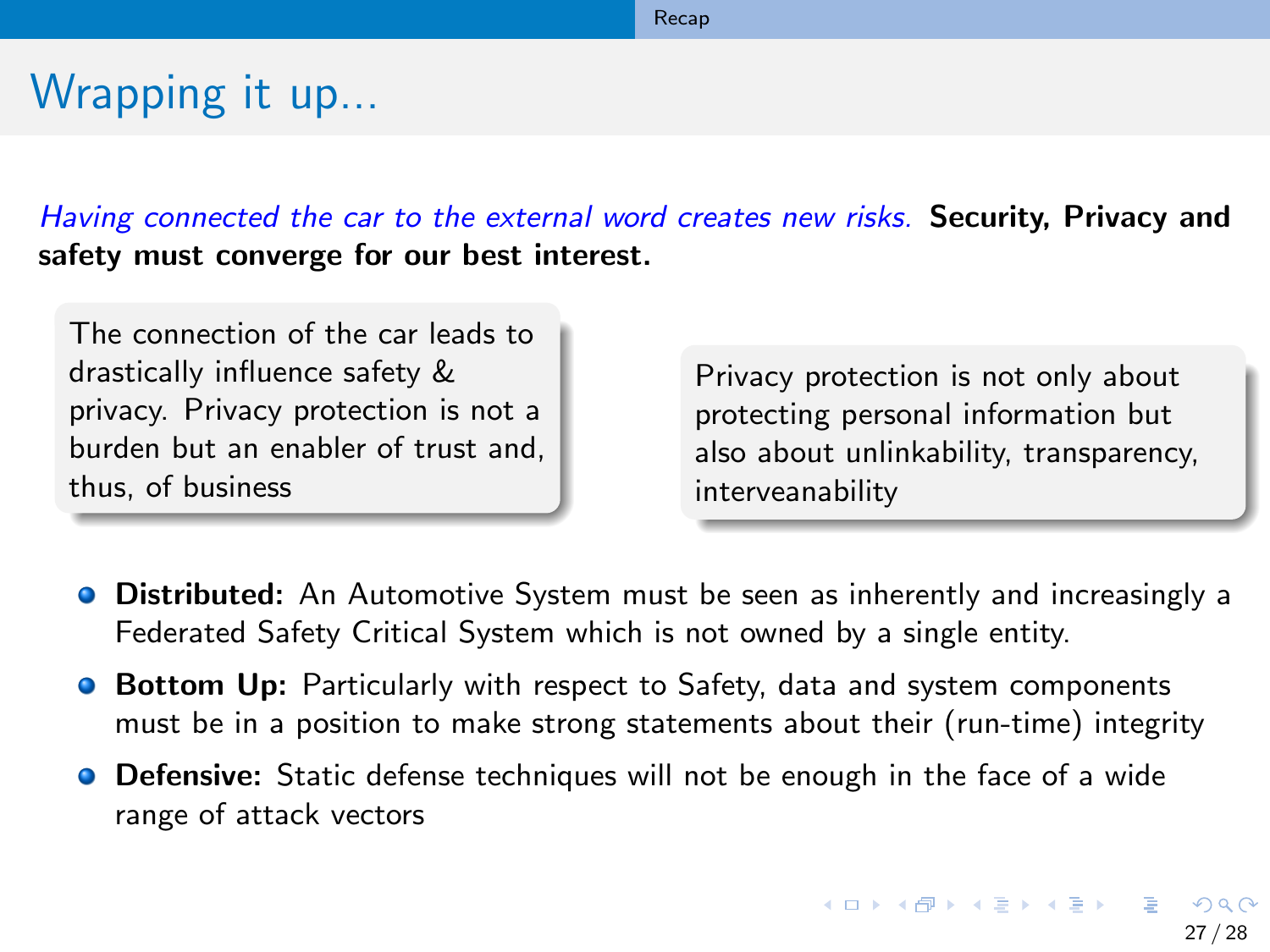### <span id="page-27-0"></span>Future needs in Privacy-Enahcing Technologies

#### We need to capitalize on the shift of value creation to the edge

- $\Rightarrow$  Consideration of what trust calculations need to be done in the vehicle for protecting the privacy of data?
- $\Rightarrow$  Better connection of the worlds of Trusted Computing and AVs
- Many more entities in the overall ecosystem than the Autnomous Vehicles themselves
	- $\Rightarrow$  Consideration of the MEC and the infrastructure. Privacy Implications?
	- $\Rightarrow$  Privacy By Design process needs to be reshaped